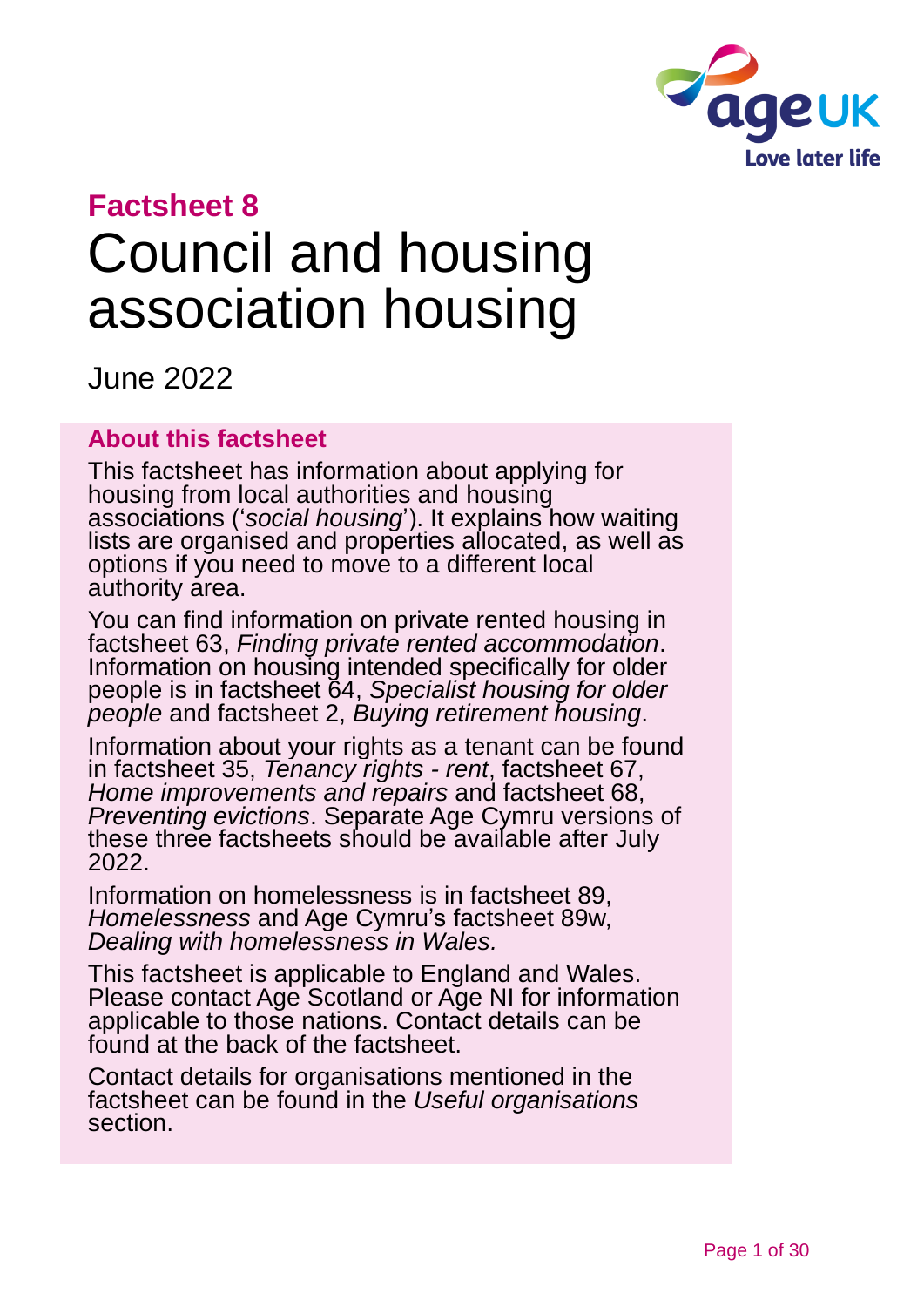# **Contents**

| 1 What is social housing?                       | 3                 |
|-------------------------------------------------|-------------------|
| 2 How do I get it?                              | 3                 |
| 3 Making an application                         | 4                 |
| 4 Local authority allocation scheme             | 5                 |
| 4.1 In England and Wales                        | 6                 |
| 4.2 In England only – 'qualifying people'       | 8                 |
| 5 Choice-based lettings                         | 9                 |
| <b>6 Direct offers</b>                          | 10                |
| <b>7</b> Joint and sole tenancies               | 11                |
| 8 Fixed-term and 'lifetime' tenancies - England | $12 \ \mathsf{ }$ |
| 9 Affordable rents - England                    | 13                |
| 10 Renting from a housing association           | 14                |
| 11 Sheltered housing                            | 15                |
| <b>12 Challenging decisions</b>                 | 16                |
| <b>13 Moving home</b>                           | 18                |
| 13.1 Transfers                                  | 18                |
| 13.2 Mutual exchange                            | 19                |
| 14 Moving to another area                       | 22                |
| <b>15 Succession</b>                            | 23                |
| Useful organisations                            | 25                |
| Age UK                                          | 29                |
| Support our work                                | 29                |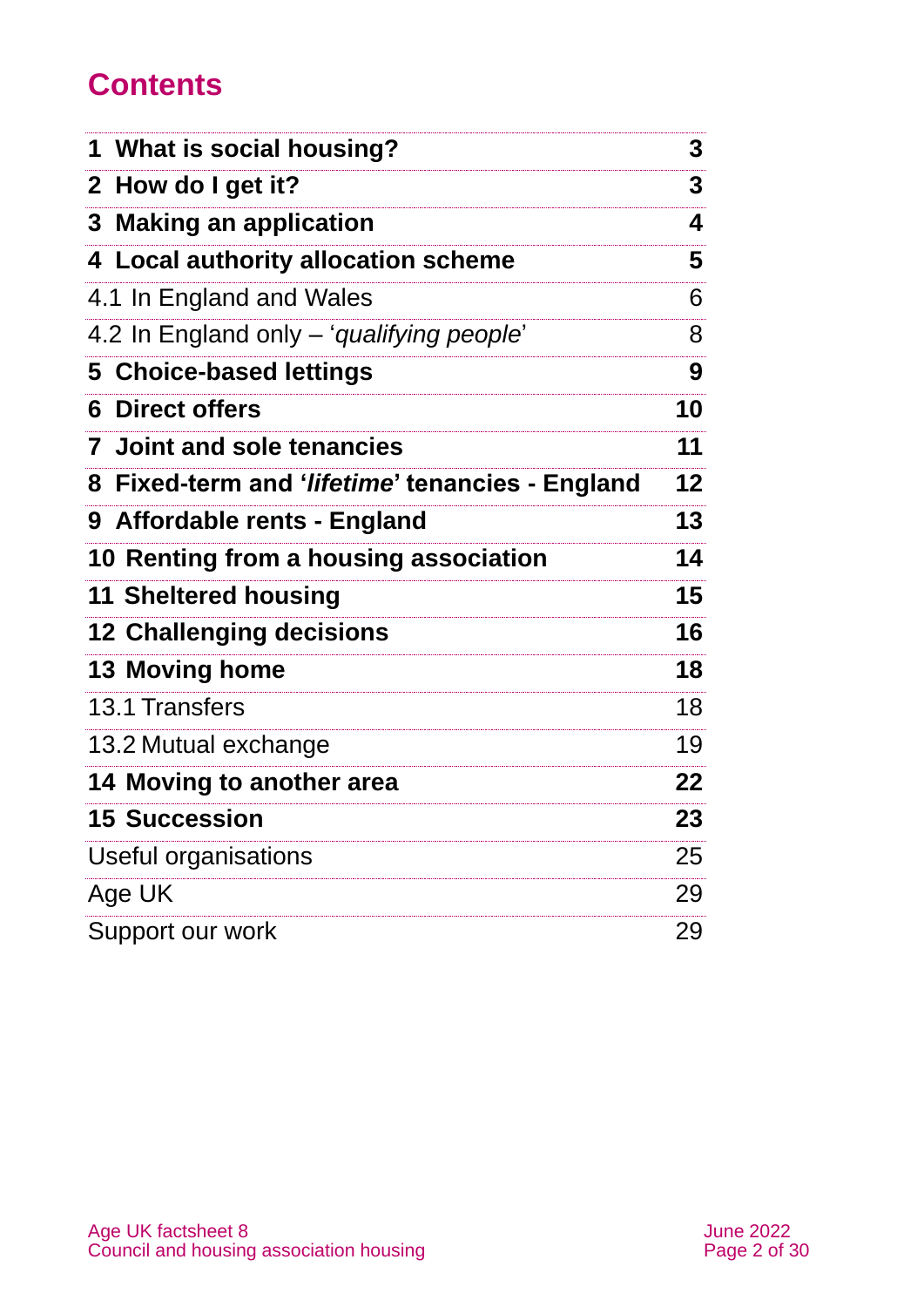# <span id="page-2-0"></span>**1 What is social housing?**

The term '*social housing*' is generally used to mean lower-cost rented housing provided by landlords registered with the social housing regulator. In **England**, this is the [Regulator of Social Housing.](https://www.gov.uk/government/organisations/regulator-of-social-housing) In **Wales**, it is the [Welsh Government.](https://gov.wales/)

We refer to landlords registered with the regulator as '*social landlords*', although you may hear them referred to as '*community landlords*' in Wales. The majority are local authorities (councils) and housing associations. We refer to local authority housing as '*council housing*'.

Social housing is likely to be cheaper and offer greater security from eviction than private rented housing. It is usually a good option if you need an accessible or adapted property, although you may need to wait longer for this type of housing.

In some areas, it is difficult to get social housing unless you meet certain criteria, such as being homeless or needing to move on medical grounds. Waiting times can be long even if you meet these criteria.

Properties are often let unfurnished and you may have little choice over type and location if you do not have '*choice-based lettings*' in your area.

Speak to a housing adviser if you want to make an application for social housing or speed up an existing application. They can guide you through the process, make sure your application is given enough priority, and help you to challenge any negative decisions.

# <span id="page-2-1"></span>**2 How do I get it?**

Most social housing is '*allocated*' by local authorities. This means each authority has a list of people waiting for social housing, called its '*housing register*'. Applications for housing are prioritised in line with policies set by the authority (its '*allocation scheme*'), although the law says some people must be given preference.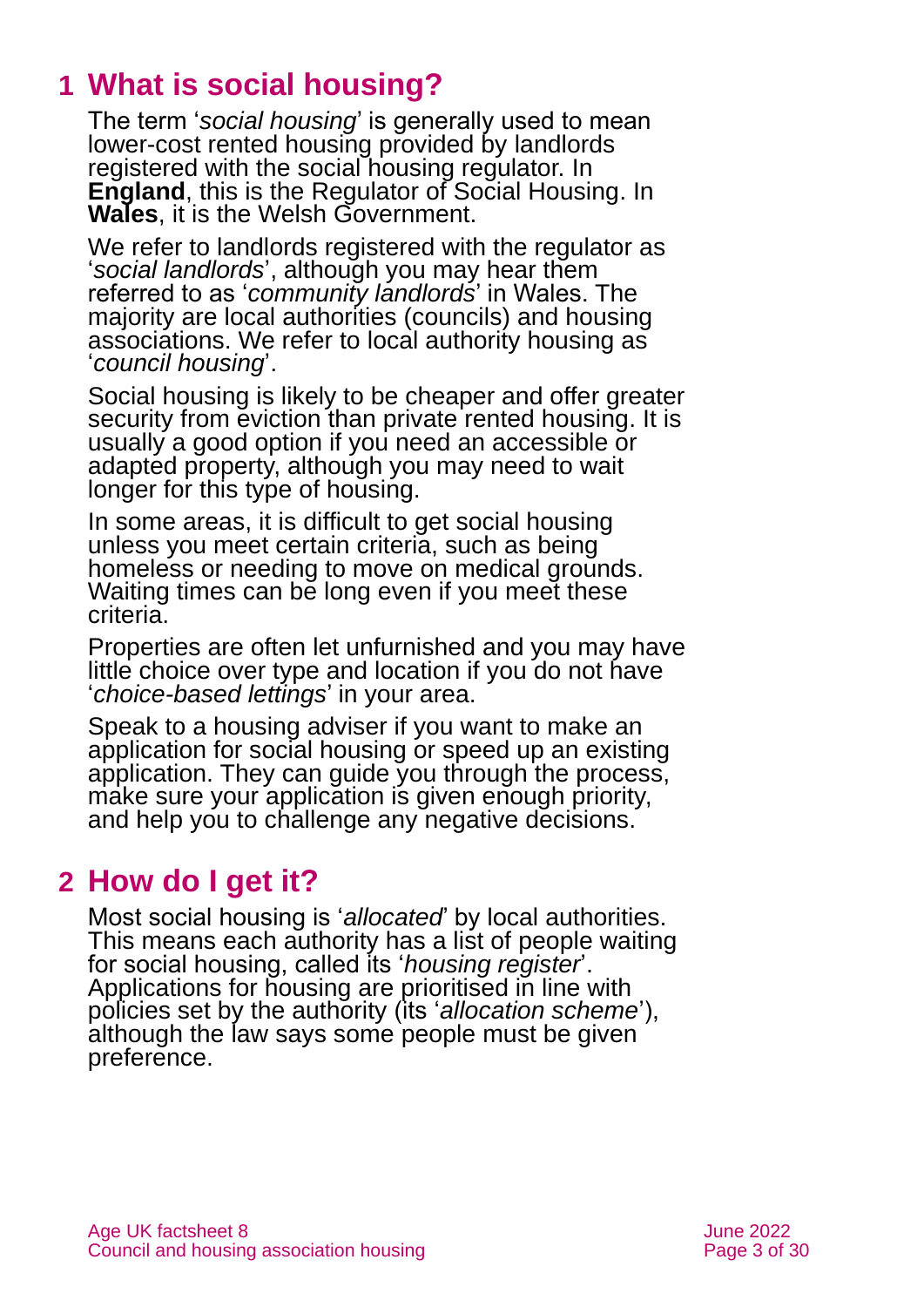When a property becomes vacant, the authority selects someone from the waiting list to be the new tenant. Typically, this is the person with the highest priority who meets any conditions attached to the letting. In areas with choice-based lettings, it is the person with the highest priority who bids for the property and meets any conditions.

Local housing associations may fill some or all of their vacancies through the housing register. Some associations have their own waiting lists and accept direct applications or referrals from organisations such as social services – a letting made in this way does not count as an '*allocation*'.

Some authorities appoint another organisation (a '*contractor*') to manage the allocations process on their behalf. The authority remains responsible for drawing up and making changes to the allocation scheme. Decisions made by a contractor can be challenged in the same way as decisions made by an authority.

Sheltered housing provided by local authorities and housing associations is allocated in the same way as '*mainstream*' social housing, although there may be specific rules on who gets priority. See factsheet 64, *[Specialist housing for older people](https://www.ageuk.org.uk/globalassets/age-uk/documents/factsheets/fs64_specialist_housing_for_older_people_fcs.pdf?dtrk=true)*, for more information.

# <span id="page-3-0"></span>**3 Making an application**

To join a local authority waiting list, you must fill in an application form with details of where you live now, medical conditions, and other relevant factors. The authority considers your application against their allocation scheme and gives you points or places you in a band to reflect the priority you have been given.

You may have to provide details and proof of income, savings, and other assets. You may have to provide evidence supporting your application, for example a GP letter explaining why you need re-housing on medical grounds.

Tell the local authority what sort of housing you need, for example particular features due to disability or illness, or if you need to live close to particular people or facilities such as shops or a bus route.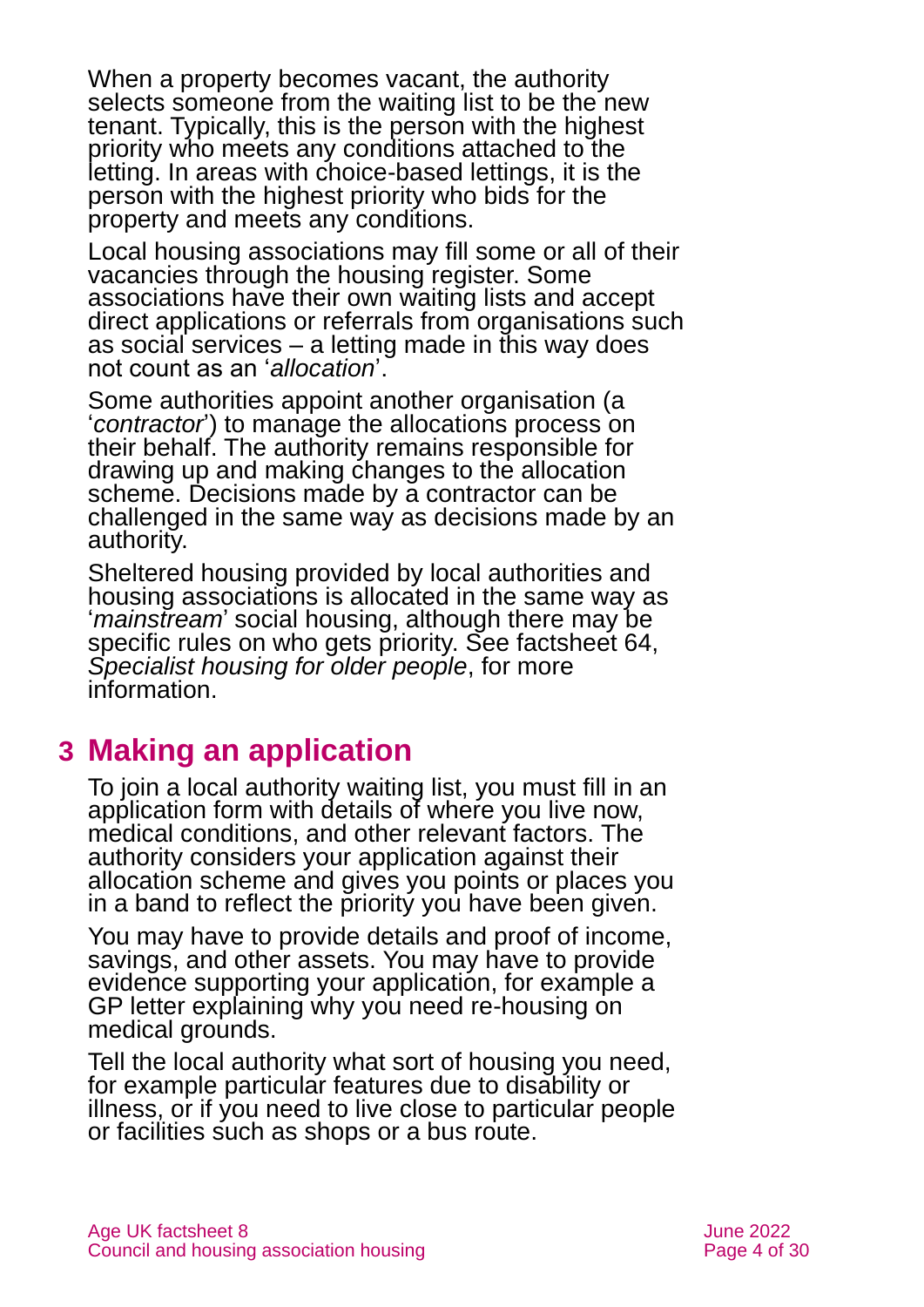You have the right to request information to enable you to assess the likely outcome of your application, for example whether you are likely to be given priority, whether suitable housing is likely to become available, and how long this is likely to take.

Waiting times vary significantly and depend on:

- the local housing market how much social housing is available and how many people want it
- ⚫ your level of priority and how this compares to others on the waiting list
- ⚫ your needs the type, size, and location of the property you are looking for, and whether you can be flexible.

Many local authorities have a limited number of housing vacancies and long waiting lists. Waiting times for sheltered housing may be shorter.

If you need help filling in the form, speak to the local authority. By law, they must ensure '*any necessary assistance in making…an application is available free of charge to [people] who are likely to have difficulty in doing so without assistance*'.

Keep the authority informed of changes in your circumstances affecting your level of priority. You may be sent a request each year for up-to-date information about your household. It is important to provide this or you may be taken off the list.

# <span id="page-4-0"></span>**4 Local authority allocation scheme**

Local authorities must have an '*allocation scheme*' setting out the procedure they follow when allocating social housing and how they prioritise applications. They must publish a summary of the scheme and you can request a copy free of charge.

Schemes vary between local authorities. The law says certain groups of people must be given '*reasonable preference*' for housing, but authorities can set their own rules to determine the relative position of different applicants with reasonable preference and reflect local priorities.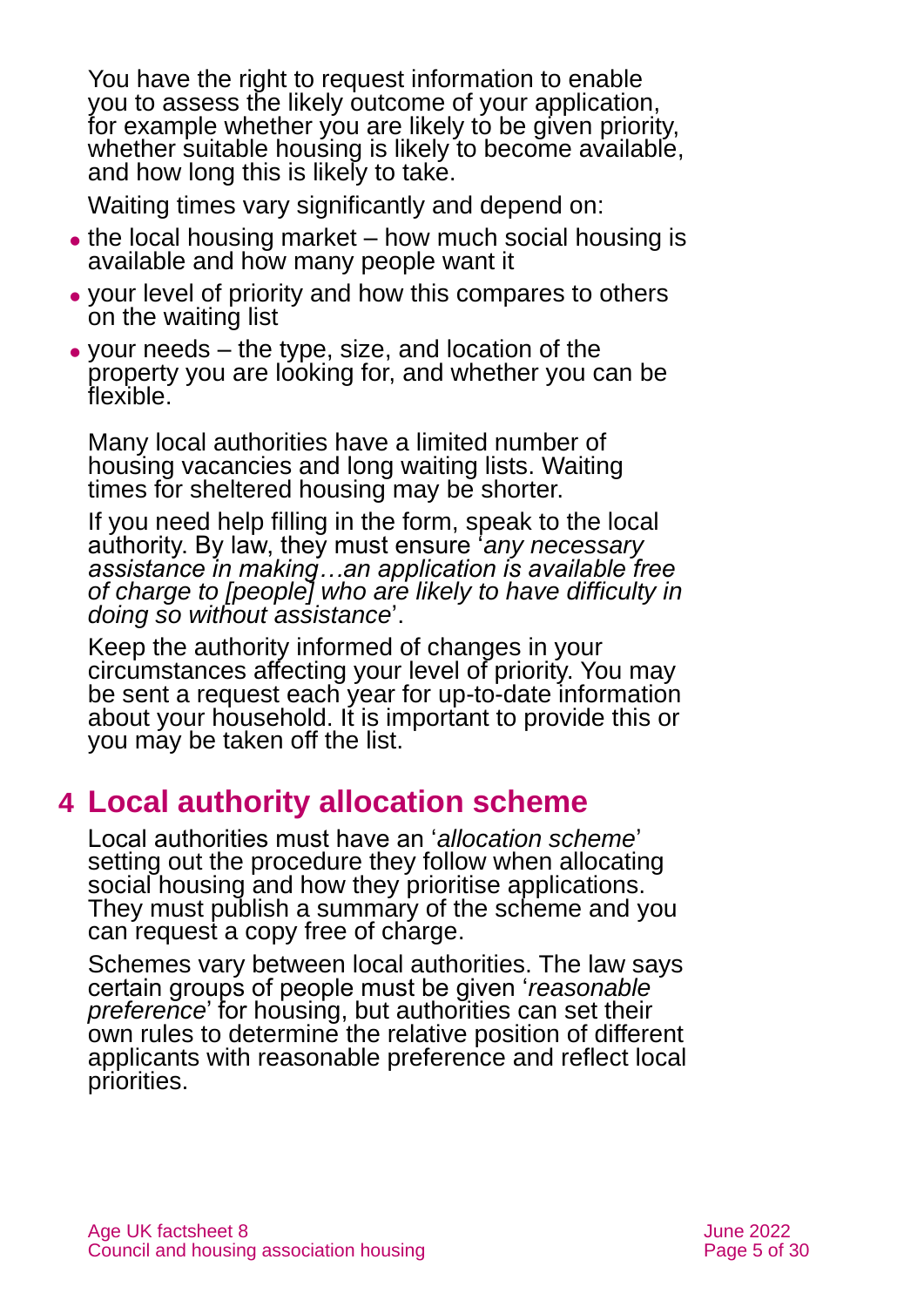In **England**, authorities have additional powers and can set rules restricting access to the waiting list, for example if you are not in a reasonable preference group or have not been living in the area for long enough. This should not prevent you from joining in exceptional circumstances.

### <span id="page-5-0"></span>**4.1 In England and Wales**

In drawing up schemes and allocating accommodation, local authorities must consider government guidance.

In **England**, there is general allocations guidance, plus specific sets of guidance on residence requirements, domestic abuse, and support for serving and former members of the Armed forces. All guidance can be found at:

[www.gov.uk/government/collections/social-housing](http://www.gov.uk/government/collections/social-housing-allocations-guidance)[allocations-guidance](http://www.gov.uk/government/collections/social-housing-allocations-guidance)

In **Wales**, there is the *[Code of Guidance for Local](https://gov.wales/allocation-accommodation-and-homelessness-guidance-local-authorities)  [Authorities on the Allocation of Accommodation and](https://gov.wales/allocation-accommodation-and-homelessness-guidance-local-authorities)  [Homelessness](https://gov.wales/allocation-accommodation-and-homelessness-guidance-local-authorities)*, which can be found at:

[www.gov.wales/allocation-accommodation-and](http://www.gov.wales/allocation-accommodation-and-homelessness-guidance-local-authorities)[homelessness-guidance-local-authorities](http://www.gov.wales/allocation-accommodation-and-homelessness-guidance-local-authorities)

### **Eligibility**

Local authorities can only allocate accommodation to '*eligible*' people. This is linked to nationality and immigration status.

British citizens are eligible so long as they are '*habitually resident*' in the Common Travel Area (the UK, the Republic of Ireland, the Channel Islands and the Isle of Mann).

In practice, habitual residence is generally only investigated if you have recently arrived or returned to live in the UK – this means within the two years before making your application.

Seek specialist housing advice if you are not a British citizen and want to know if you are eligible.

See factsheet 25, *[Returning from abroad](https://www.ageuk.org.uk/globalassets/age-uk/documents/factsheets/fs25_returning_from_abroad_fcs.pdf?dtrk=true)*, for more information.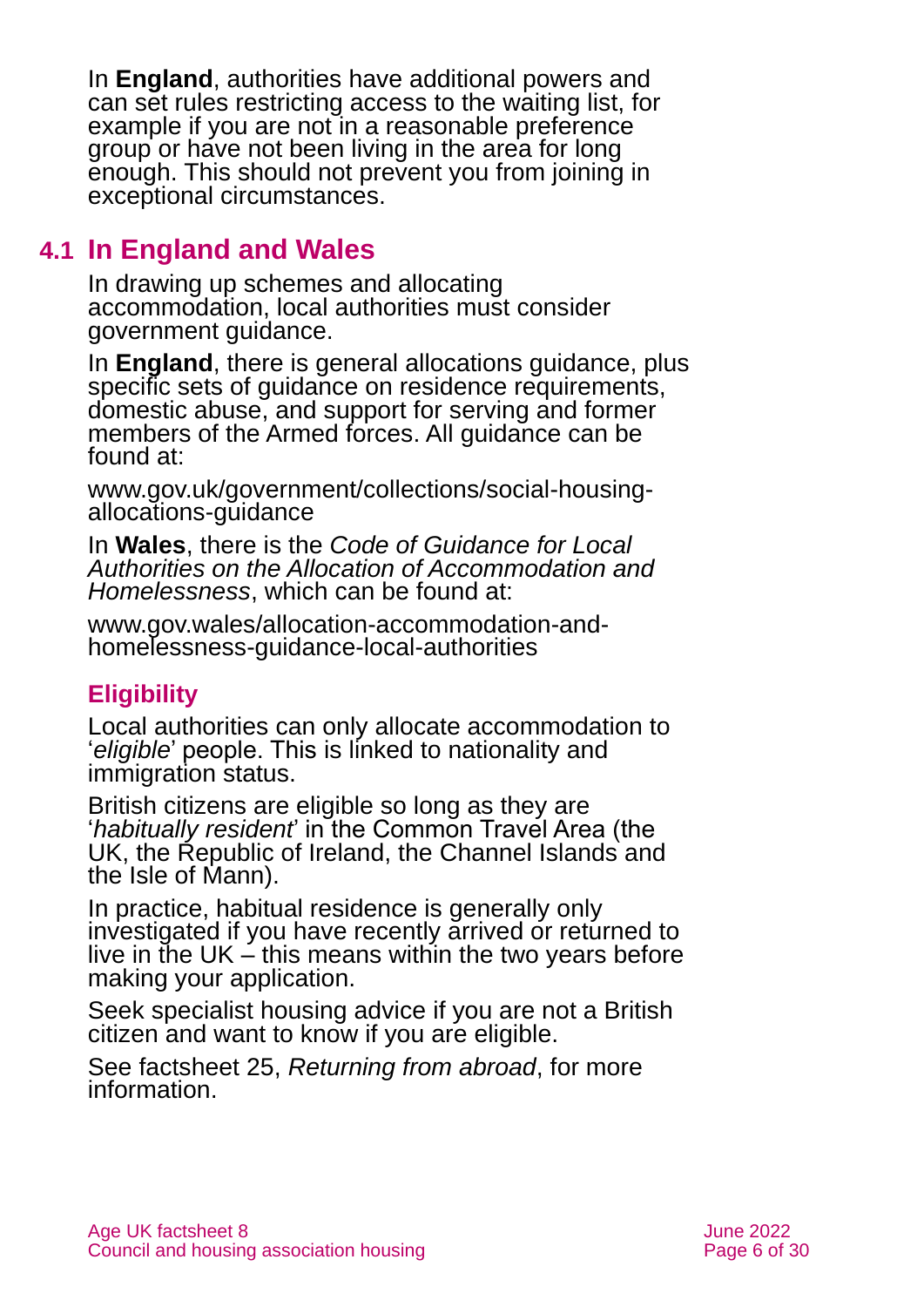### **Who gets priority on the list?**

Certain groups of people applying to join a housing register must be given reasonable preference, giving them priority for social housing.

You should be given reasonable preference if you:

- are homeless, even if you have not made a homelessness application
- are threatened with homelessness and owed a duty by the authority
- ⚫ live in overcrowded, unsanitary, or unsatisfactory housing. For example, your property lacks adequate heating or is in disrepair
- ⚫ need to move on medical or welfare grounds e.g. a mental or physical health condition or disability making your current home unsuitable
- ⚫ need to move to a particular area to avoid hardship to yourself or others. You may need to move to give or receive care or access specialised medical treatment.

### **Can others get priority?**

An allocation scheme does not need to allocate every available property to people in the reasonable preference groups. A scheme can take local priorities into account, so long as these criteria do not dominate the scheme. For example, it can promote work-related mobility or prioritise social tenants who are underoccupying their current housing.

#### **How do authorities decide between people with priority?**

Authorities can set rules giving more priority to people within the reasonable preference groups who have more urgent housing needs.

You may receive this '*additional preference*' if you:

- are homeless due to violence or threats of violence
- ⚫ need to move due to a life-threatening illness or sudden disability
- live in a severely overcrowded property posing a serious health hazard
- are a member or former member of the armed forces, or the spouse/civil partner of a member of the armed forces who has died in service (the rules are complicated and differ in **Wales**).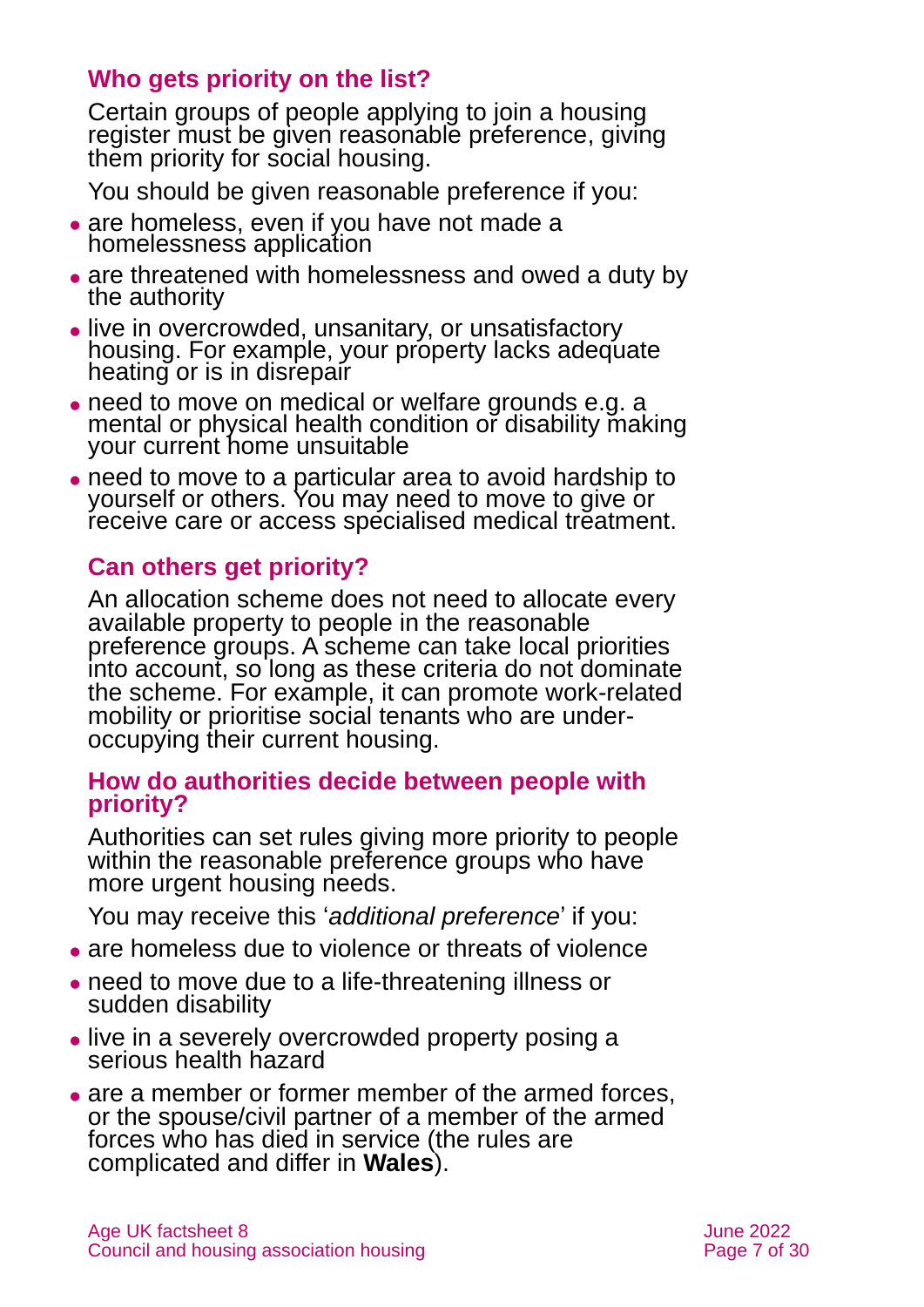Beyond this, authorities can set their own rules to determine priorities between applicants in reasonable preference groups. These rules may relate to:

- ⚫ the financial resources available to applicants
- any local connection with the area such as past or present residence, employment, family connection, or other special circumstances
- the behaviour of the applicant or a member of their household where this affects their suitability to be a tenant.

In practice, many authorities determine relative priorities by reference to how long a person has been on the waiting list.

### **4.2 In England only – '***qualifying people***'**

Local authorities can only allocate accommodation to '*qualifying*' people. Subject to the immigration rules noted above and any other rules put in place by the Secretary of State, authorities can decide who qualifies to join their waiting list. These rules are often called '*qualification criteria*'.

An authority may decide only certain people qualify, such as people in a reasonable preference group. They may decide certain people do not qualify, such as people who are not living in the area, owneroccupiers, and people with a history of rent arrears or anti-social behaviour.

The allocations guidance states that authorities may wish to disapply a policy of excluding owner-occupiers in cases where an older homeowner needs to move into sheltered accommodation.

#### **Reasonable preference and qualification criteria**

Problems can occur if an applicant for housing falls within a reasonable preference category but does not meet the authority's qualification criteria.

It is lawful for authorities to disqualify individuals who would otherwise be given reasonable preference, e.g. you have medical need to move but have been accused of anti-social behaviour.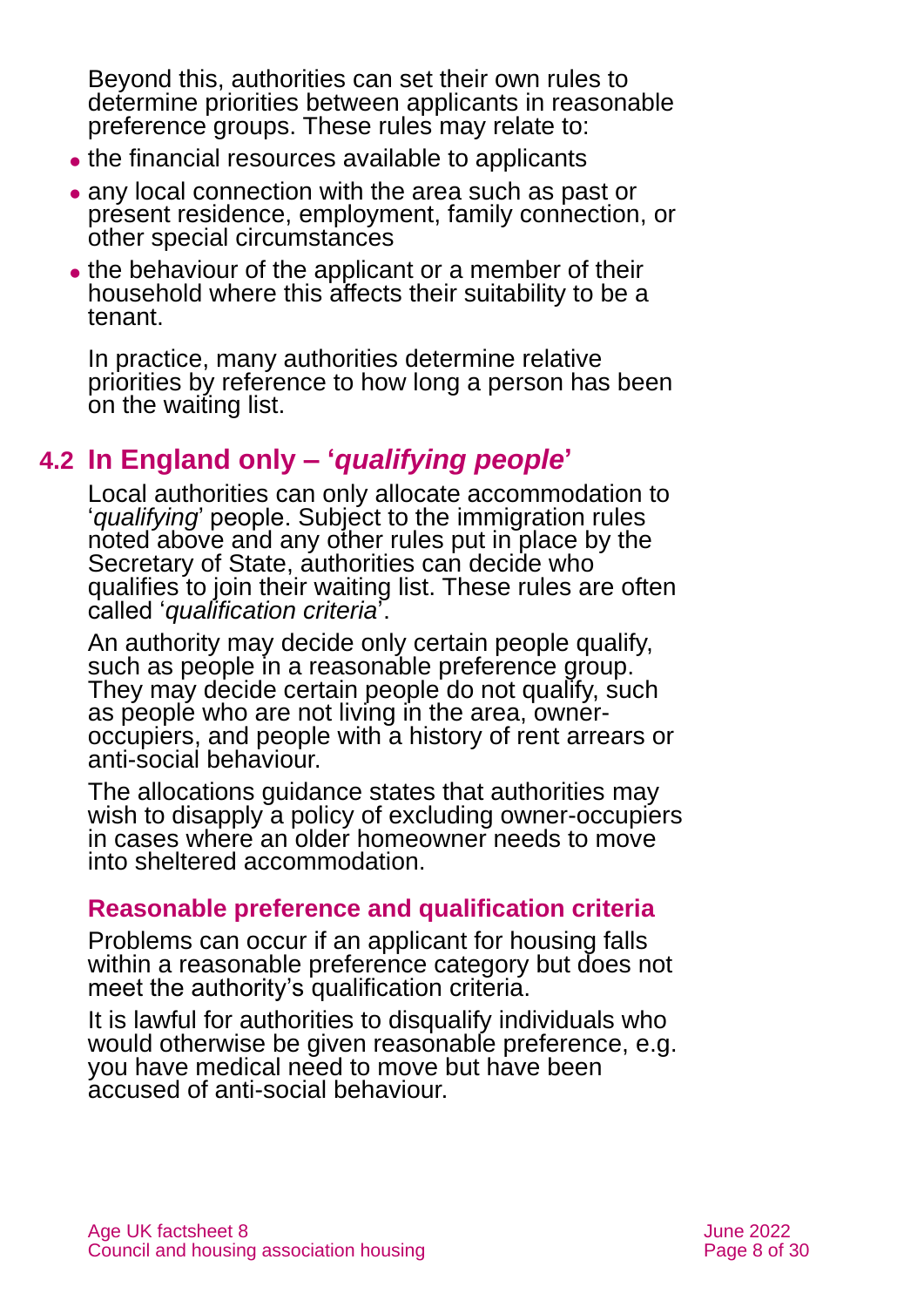However, qualification criteria should not exclude entire sub-groups of people who should be given preference and must comply with equalities, human rights, and public law.

In one legal case, an allocation scheme disqualifying homeless applicants in long-term suitable temporary accommodation was declared unlawful.

In another, a scheme containing a blanket five-year residence requirement that excluded a homeless mother fleeing domestic violence was unlawful. For more information on residence requirements, see [section 14.](#page-21-0)

Seek advice if you are prevented from joining or removed from a housing register due to the authority's qualification criteria. Whatever criteria are adopted, authorities are encouraged to have a policy on dealing with exceptional cases.

# <span id="page-8-0"></span>**5 Choice-based lettings**

Although a local authority may allocate accommodation in whatever way it considers most appropriate, many operate choice-based lettings, allowing applicants to '*bid*' for properties advertised in local newsletters or websites. Bidding simply means expressing an interest in a property; it is not an auction and you should not have to pay to secure a property.

A local authority is likely to place restrictions on who can bid for a specific property, for example bidding might be restricted to homeless applicants or a household of a certain size. Bidders with the highest priority who meet the criteria attached to the property are invited to view it. The bidder with the highest priority who wants the property is formally offered it.

If you think you may have trouble with bidding, for example if you do not have access to a computer, tell the local authority. They should tell you how you can access the property listings, for example at your local library or housing office, or you may be able to place bids by phone.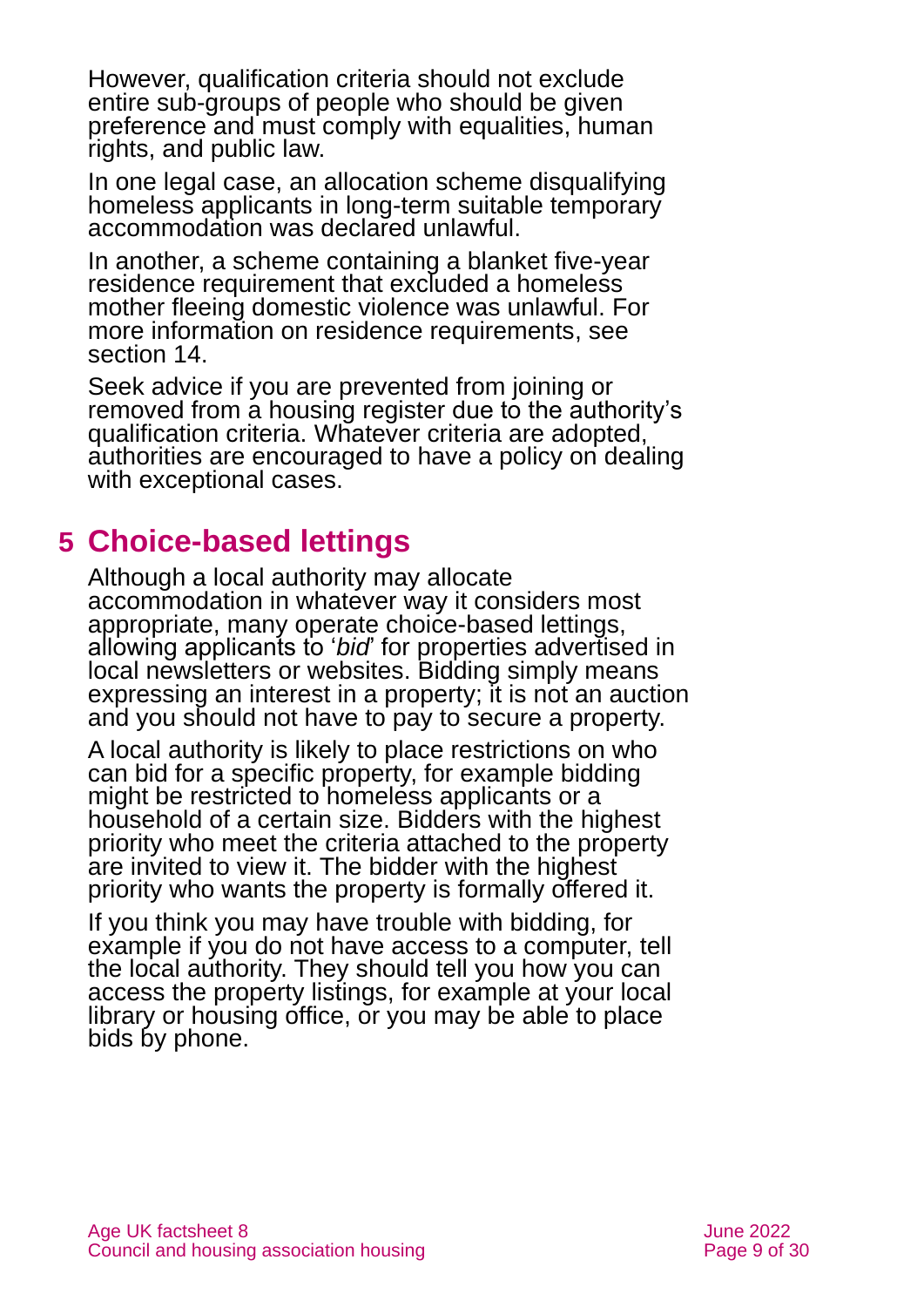In **England**, the social housing regulator requires local authorities to '*develop and deliver allocations processes in a way which supports their effective use by the full range of actual and potential tenants, including those with support needs*'. In **Wales**, authorities should support applicants who need help with completing forms and, where appropriate bidding for properties.

### **Disability**

If you have a disability within the meaning of the *[Equality Act 2010](https://www.legislation.gov.uk/ukpga/2010/15/contents)*, the authority should take reasonable steps to ensure you are not disadvantaged under a choice-based lettings system.

Disability is defined as a '*physical or mental impairment*' that has a '*substantial and long-term adverse effect on [a person's] ability to carry out normal day-to-day activities*'. Let the authority know if you are in this position. Seek advice from [Shelter](http://www.shelter.org.uk/) or the [Equality Advisory Support Servi](http://www.equalityadvisoryservice.com/)ce if they do not make adequate provisions to help you bid.

### <span id="page-9-0"></span>**6 Direct offers**

Your local authority may allocate some, or all, of its housing by making direct offers to people on the waiting list. The law does not state how many offers of housing can or must be made, so different authorities have different policies on offers and refusals. Some make one offer only. Some reduce your priority if you turn down an offer.

You should be given a reasonable period of time to make a decision on an offer. You normally have a chance to look at the property before deciding. If unhappy with an offer, you may be able to have the suitability of the property reviewed. A property may be unsuitable if, for example, it is on the third floor without a lift and you have mobility difficulties.

Only households who are owed a duty under homelessness law have an automatic right to a suitability review, but your local authority may have policies on when it will review other offers. If you do not have a right of review, ask the local authority to make another offer and use their formal complaints procedure if they refuse.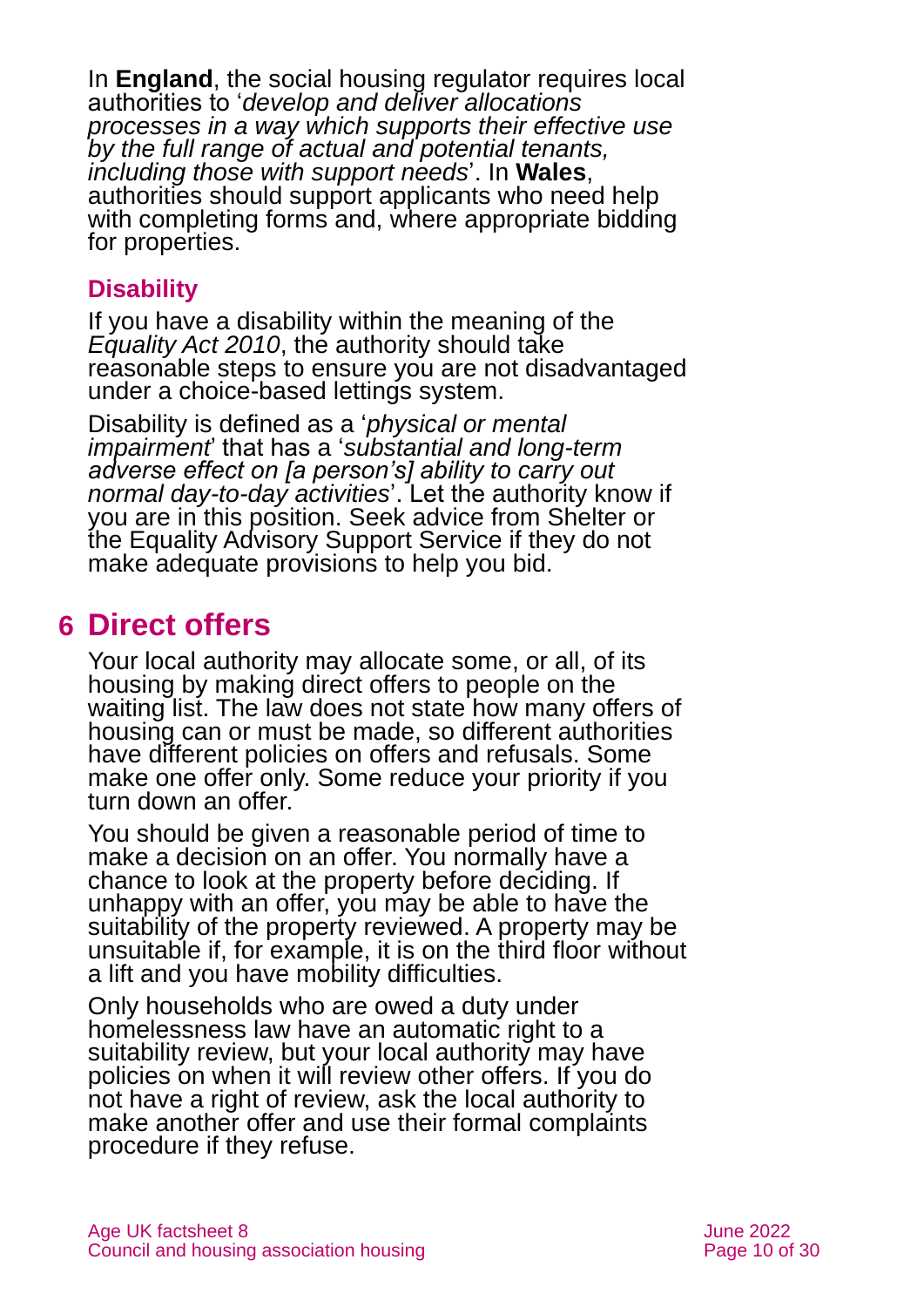Seek advice before refusing an offer, as the local authority may not give you any more help if they do not agree the property was unsuitable.

If you are concerned about the state of repair of the property, discuss this with your housing officer. Serious repairs should be done before you move in. If the property needs redecoration, you may be given an allowance to do it yourself. Seek advice if the landlord refuses to carry out the repairs.

# <span id="page-10-0"></span>**7 Joint and sole tenancies**

Social landlords usually grant joint tenancies to couples (including same-sex couples) and may offer joint tenancies in other circumstances. When one joint tenant dies, the tenancy transfers into the name(s) of the remaining tenant(s) via a process called survivorship. That way, their right to stay is not prejudiced by their fellow tenant's death.

In **England**, previous allocations guidance told local authorities they should normally grant joint tenancies '*where household members have long-term commitments to the home*'. This included couples, friends, and unpaid live-in carers. Where an authority refused an application for a joint tenancy, the guidance stated clear, written reasons should be given.

The current statutory guidance noted in [section 4.1](#page-5-0) is silent on this issue. However, authorities (and other social landlords) may continue to follow the old rules, or they may have their own policies on when joint tenancies are granted. They should follow these.

If a local authority or housing association is unwilling to grant a joint tenancy to you and a partner, friend, or unpaid live-in carer, seek advice from [Shelter](http://www.shelter.org.uk/) or a local advice agency like [Citizens Advice](http://www.citizensadvice.org.uk/) or [Age UK.](http://www.ageuk.org.uk/)

**Welsh** Government guidance tells authorities they should normally grant a joint tenancy where household members have long-term commitments to the home, for example partners, friends, or unpaid live-in carers. Local authorities should ensure there are no adverse implications from the joint tenancy for the good use of their housing stock and for their ability to continue to provide for housing need.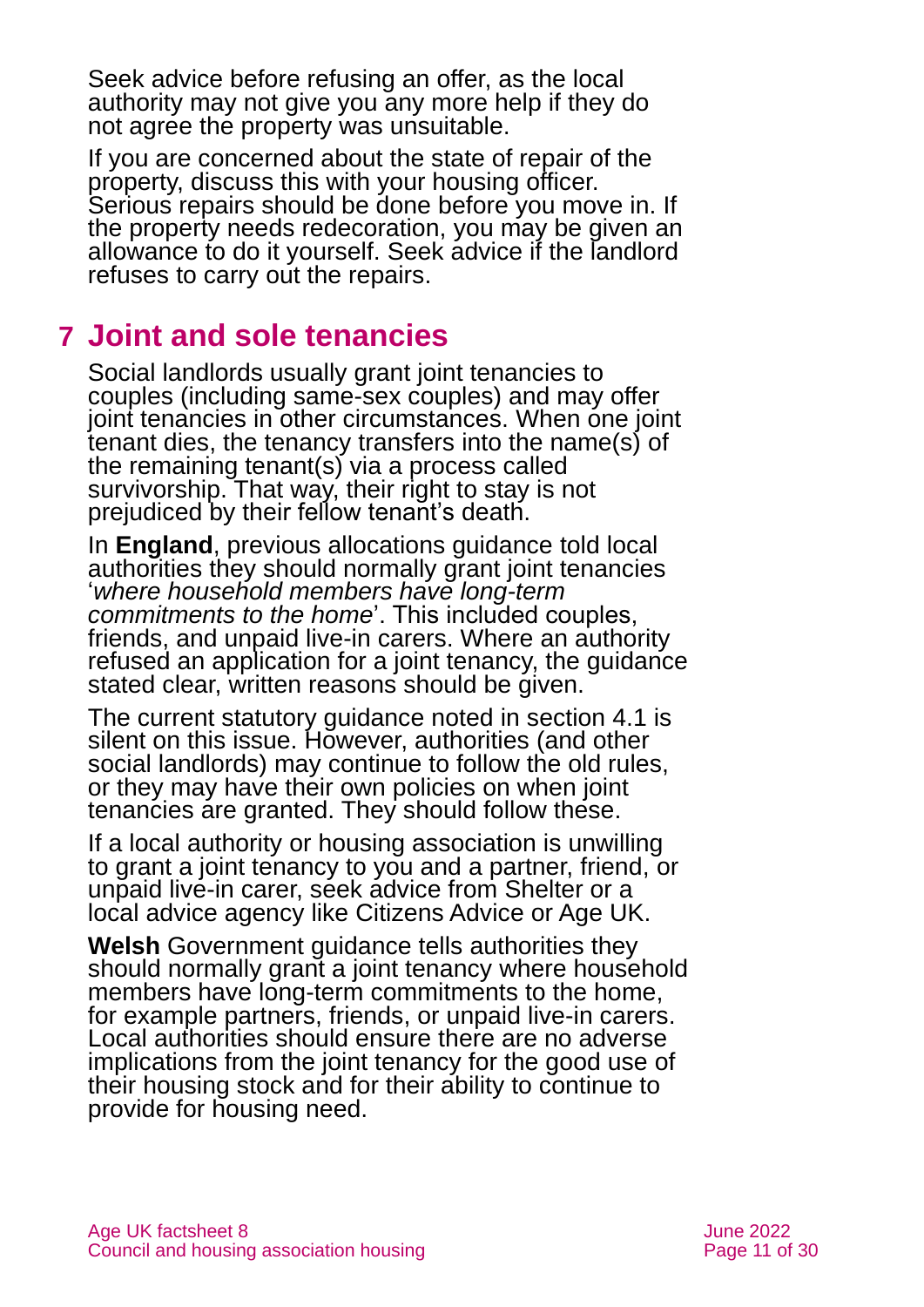### **Check before you sign a joint tenancy**

Note, signing a joint tenancy has implications in terms of rent liability, succession rights, and your rights following relationship breakdown.

See section 11 of factsheet 68, *[Preventing evictions,](https://www.ageuk.org.uk/globalassets/age-uk/documents/factsheets/fs68_tenancy_rights_security_of_tenure_fcs.pdf)* for more information. In **Wales**, a separate Age Cymru version of this factsheet should be available after July 2022.

### <span id="page-11-0"></span>**8 Fixed-term and '***lifetime***' tenancies - England**

There are different types of social tenancies. The standard local authority tenancy is a secure tenancy and the standard housing association tenancy is an assured tenancy. Both can be granted for a fixed period, or on an open-ended basis.

Open-ended tenancies are sometimes referred to as '*lifetime*' tenancies. They offer greater security of tenure, as they roll on indefinitely unless terminated by the landlord or tenant. Landlords wishing to terminate can only do so on certain grounds and, in many cases, the court must be satisfied that it is reasonable to evict. By contrast, fixed-term tenancies can be brought to an end fairly easily at the end of the fixed term.

Social landlords have been encouraged to make greater use of fixed-term tenancies, although plans to require local authorities to grant them in most circumstances have been abandoned.

Check what kind of tenancy you will be offered before bidding for or accepting a property. Speak to the local authority or landlord if unsure.

### **Challenging a fixed-term offer**

If you are concerned the proposed tenancy does not offer you enough security, seek advice immediately.

You may be entitled to a lifetime tenancy if you are, or have recently been, a lifetime social tenant. This is the case if you need a new tenancy for reasons connected with domestic abuse and the tenancy is being granted by a local authority (not a housing association).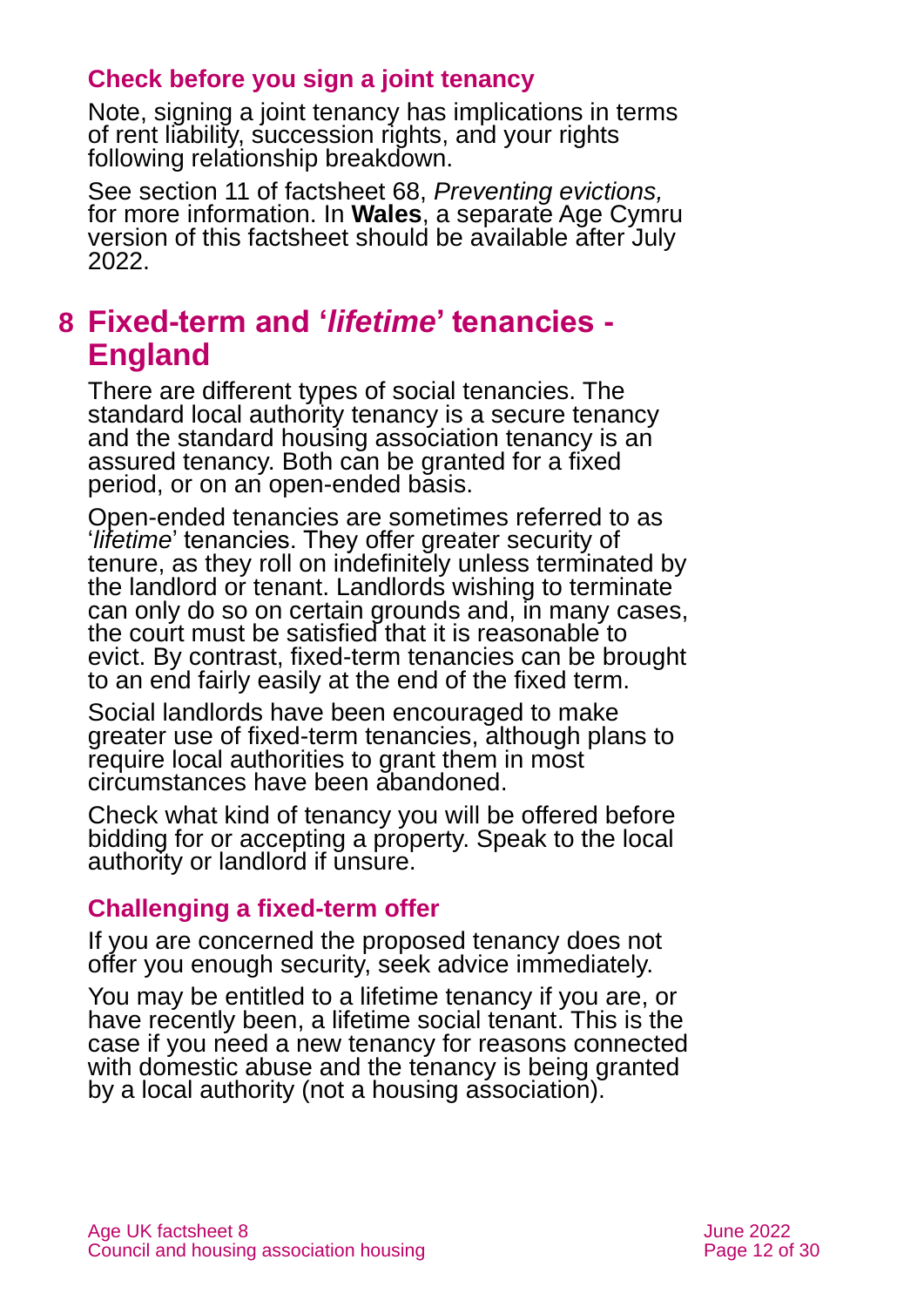Otherwise, look at your local authority's tenancy strategy. This sets out matters the local authority and local housing associations must consider when drawing up their policies on the:

- types of tenancy they grant
- ⚫ circumstances in which they grant a particular type of tenancy
- ⚫ length of the terms, if they grant tenancies for a fixed term, and
- ⚫ circumstances in which they will grant a further tenancy when an existing tenancy comes to an end.

In addition, the social housing regulator says social landlords must have a '*policy on taking into account the needs of those households who are vulnerable by reason of age, disability or illness, and households with children, including through the provision of tenancies which provide a reasonable degree of stability'*.

Landlords must tell you how you can complain about the type of tenancy offered and, if fixed term, the length of the term.

You have a legal right of review if you are offered a fixed-term tenancy by a local authority and the length of the term is not in line with its policies.

# <span id="page-12-0"></span>**9 Affordable rents - England**

Social landlords in **England** can charge '*affordable rents*' in certain circumstances. Affordable rents can be up to 80 per cent of the local market rent. This means they are generally higher than rents on other social properties, but lower than local private rents.

Not all social properties are let on an affordable rent basis. It should be clear if a property advertised or offered has an affordable rent level, but check with the local authority or landlord if you are unsure.

Make sure you are clear about the type of tenancy on offer too, as these vary. When the affordable rent system was brought in, it was envisaged that most affordable rent tenancies would be offered for a fixed term.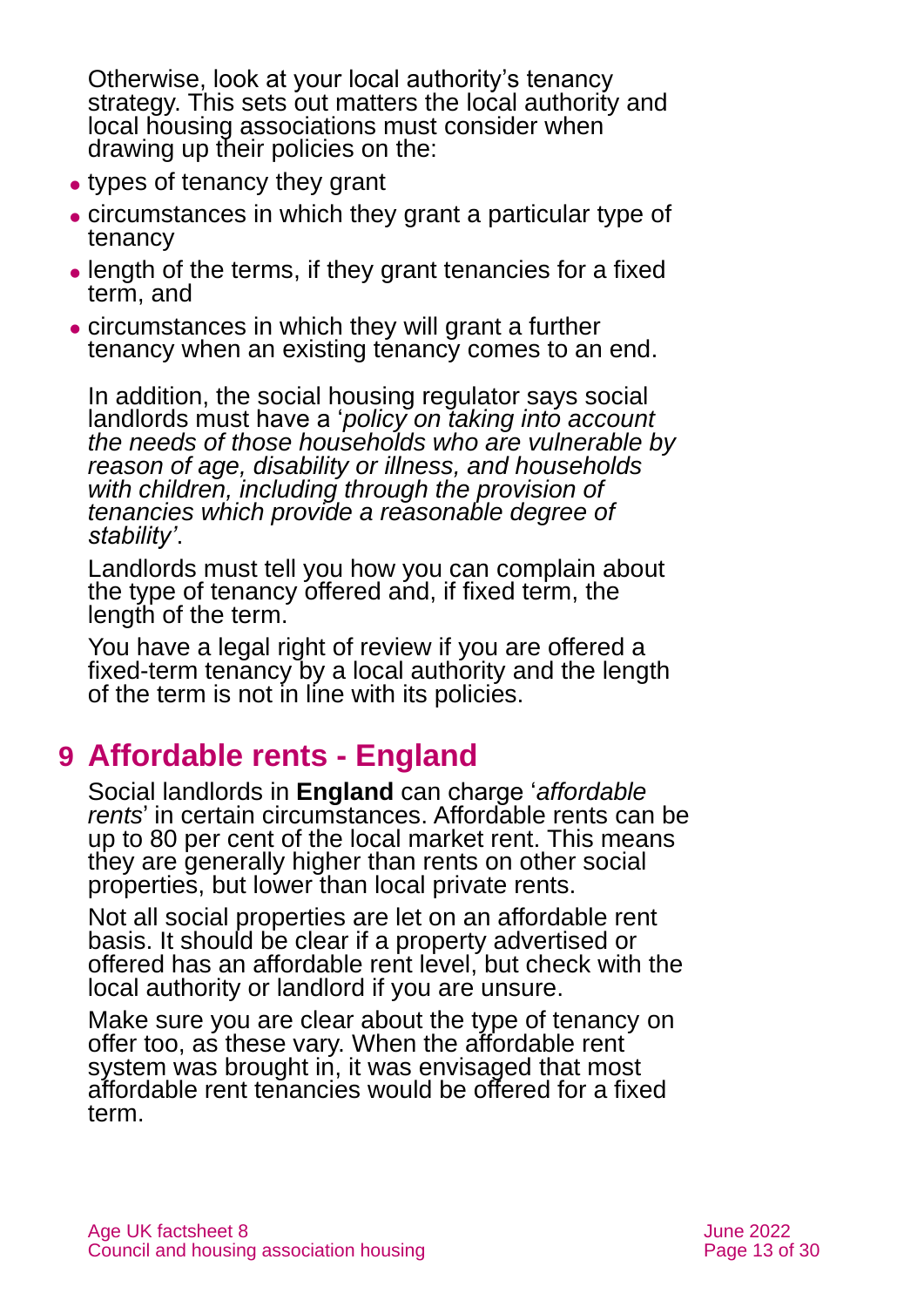In **Wales**, local authorities and housing associations must set rents for social housing properties using a specific policy framework set by the Welsh Government. Contact the [Welsh Government](https://gov.wales/) for more information.

### <span id="page-13-0"></span>**10 Renting from a housing association**

Housing associations and other non-local authority social landlords are known as '*private registered providers of social housing*'. Registered means registered with the Regulator of Social Housing in **England** or the Welsh Government in **Wales**.

Many housing associations have arrangements with local authorities whereby some, or all, of their accommodation is let to people on the authority's waiting list.

Some housing associations accept direct applications for housing, but may still require you to be assessed by the authority. Some accept referrals from organisations like social services and charities. Speak to the local authority or a local advice agency about the routes to obtaining social housing in your area.

When running their own waiting lists, housing associations must have clear application, decisionmaking and appeals processes. In **England**, the Regulator of Social Housing requires associations to have accessible allocations processes for people with support needs. In **Wales**, there is [similar guidance](https://gov.wales/sites/default/files/publications/2019-03/allocation-of-accommodation-and-homelessness-guidance-for-local-authorities.pdf) on accessible and inclusive communications, which encourages associations to have offline options.

Housing associations must have published policies stating how they make use of local authority housing registers and allocation schemes and the criteria used to exclude people from their own waiting lists. You can ask to see a copy of these policies.

If you are interested in making a direct application to a housing association, ask them about the terms on which they make such lettings. They may grant tenancies with less security in this way.

However, as most housing associations are classed as public bodies and their actions can be scrutinised by the courts, you are still likely to be in a stronger position than if you rent privately.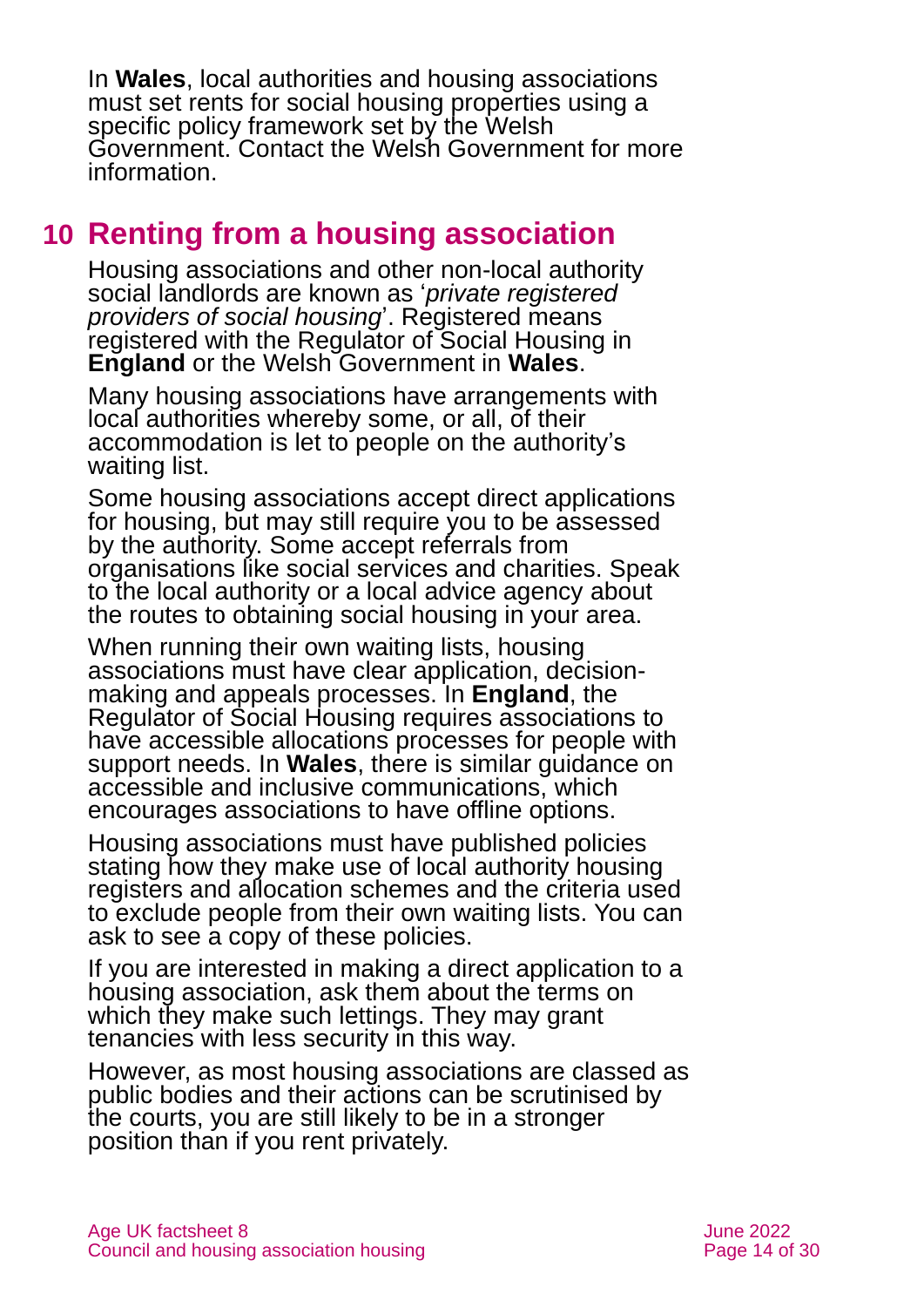If you are not satisfied with the way your application for housing is handled by a housing association, you can complain via their internal complaints procedure. If you have completed this procedure and are dissatisfied with the outcome, you can complain to the [Housing Ombudsman](http://www.housing-ombudsman.org.uk/) in **England** or the [Public](http://www.ombudsman-wales.org.uk/)  [Services Ombudsman in](http://www.ombudsman-wales.org.uk/) **Wales**.

In most cases, a complaint to the [Housing](http://www.housing-ombudsman.org.uk/)  [Ombudsman](http://www.housing-ombudsman.org.uk/) must be referred by a '*designated person*' such as an MP or local councillor. However, complaints can be submitted directly if you have waited eight weeks since completing the association's complaints procedure, or if the designated person refuses to help. Complaints should be referred no later than 12 months after the complaints procedure is completed.

### **Right to rent checks in England**

Under the '*right to rent*' rules, housing associations must carry out immigration checks on the prospective adult occupiers of a property let through their own waiting list. Only those people with a right to rent can lawfully occupy the property.

Housing associations do not need to do this when making lettings through the local authority waiting list, because authorities already check that applicants are eligible based on their immigration status. For more information, see factsheet 63, *[Finding private rented](https://www.ageuk.org.uk/globalassets/age-uk/documents/factsheets/fs63_finding_private_rented_accommodation_fcs.pdf?dtrk=true)  [accommodation](https://www.ageuk.org.uk/globalassets/age-uk/documents/factsheets/fs63_finding_private_rented_accommodation_fcs.pdf?dtrk=true)*.

# <span id="page-14-0"></span>**11 Sheltered housing**

If you apply for social housing, you may be asked whether you are interested in sheltered housing.

This is a type of housing-with-support intended specifically for older people. The support is generally low level and may be limited to an emergency alarm and visiting staff. If you already rent a local authority or housing association home and you need accommodation with more support, you may be able to transfer.

Sheltered housing is intended for people who may have some support needs but are able to live independently. In some areas, you are eligible for sheltered housing if aged 50 or over; in other areas, aged 60 or over.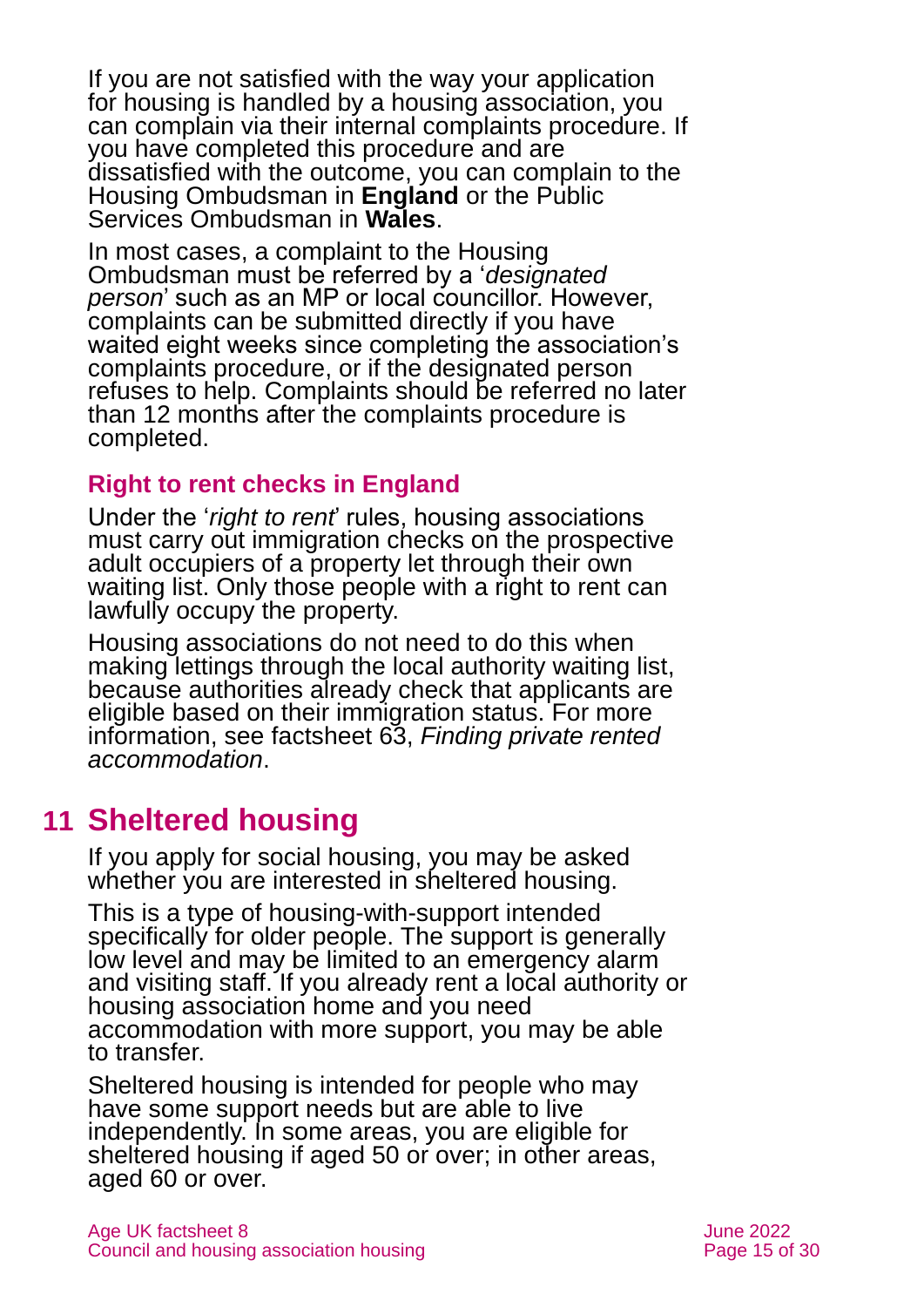Some local authorities place all sheltered housing applicants in the same band or give them the same number of points. Others give more priority to applicants seen as having particular needs for sheltered housing, for example mobility issues.

Usually, local authorities avoid allocating social housing to people who already own their own home, but they may do so in exceptional circumstances.

Guidance on housing allocations in **England** specifically mentions older owner-occupiers who cannot stay in their own home and need to move into sheltered accommodation.

In **Wales,** guidance says local authorities are expected to consider the housing needs of owner-occupiers in the same way as other applicants. This ensures appropriate support is given to older people whose homes are no longer suitable.

For more information, see factsheet 64, *[Specialist](https://www.ageuk.org.uk/globalassets/age-uk/documents/factsheets/fs64_specialist_housing_for_older_people_fcs.pdf)  [housing for older people](https://www.ageuk.org.uk/globalassets/age-uk/documents/factsheets/fs64_specialist_housing_for_older_people_fcs.pdf)* and factsheet 2, *[Buying](https://www.ageuk.org.uk/globalassets/age-uk/documents/factsheets/fs2_buying_retirement_housing_fcs.pdf)  [retirement housing](https://www.ageuk.org.uk/globalassets/age-uk/documents/factsheets/fs2_buying_retirement_housing_fcs.pdf)*.

### **What if I do not want sheltered housing?**

If you apply for social housing, you may be told you are only eligible for sheltered housing due to your age. You may be able to challenge this if you would prefer social housing that is not designated for older people (sometimes called '*mainstream*' or '*general needs*').

If the authority assessed your needs and decided these would be best met in sheltered housing, you can ask for a review of the type of property to be allocated [\(see section 12\)](#page-15-0). If they have a blanket policy on allocating sheltered housing to applicants over a certain age, this may be unlawful and can be challenged via judicial review.

In any event, you are more likely to be successful if you can show that you do not have significant support needs and that other more suitable accommodation is clearly available.

# <span id="page-15-0"></span>**12 Challenging decisions**

You have a legal right to request an internal '*review*' of certain local authority decisions. This means a senior officer or panel of officers looks at the decision again. You have this right if the authority decides you are: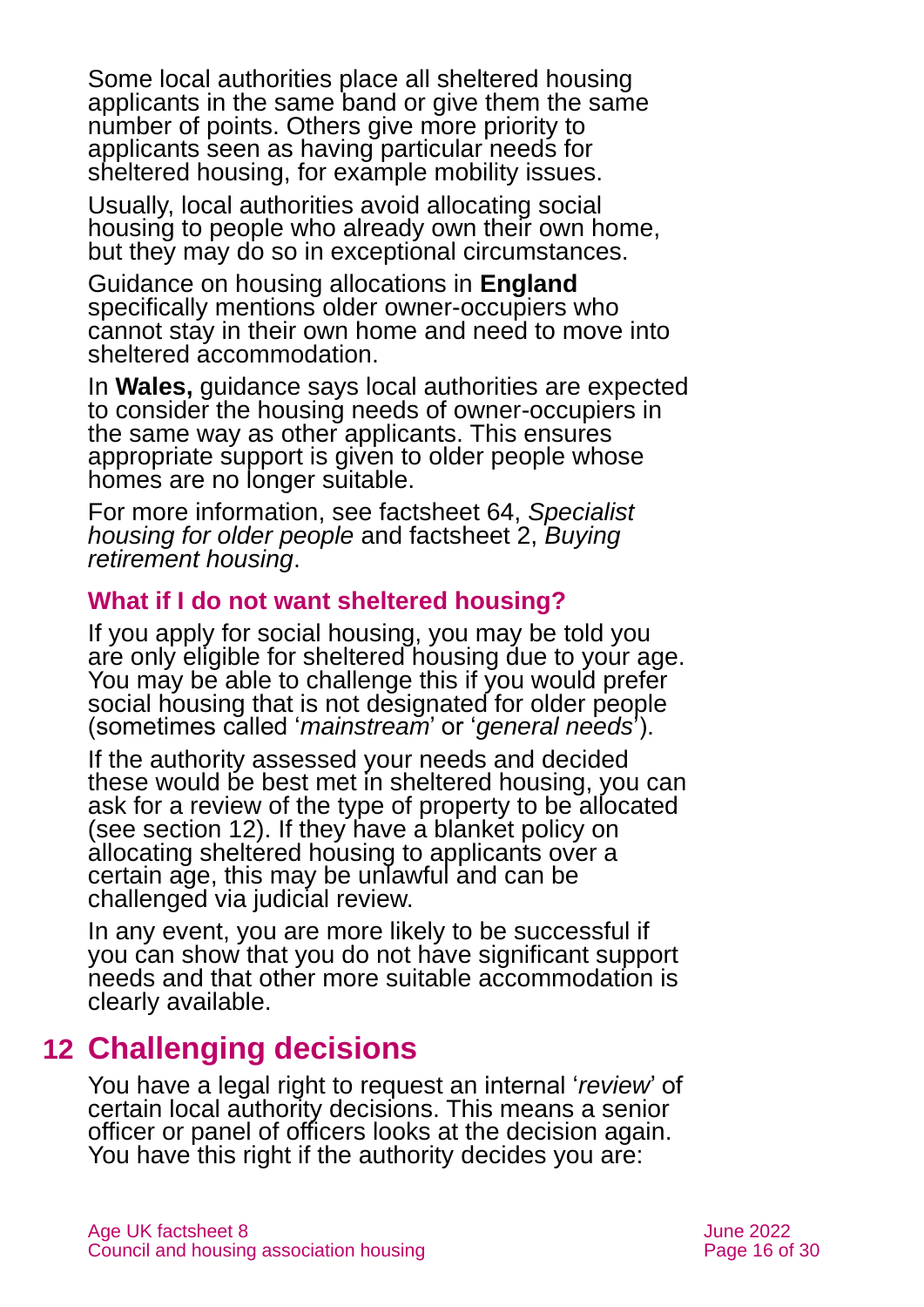- ⚫ not eligible for an allocation on the basis of your immigration status
- ⚫ in **England**, not a '*qualifying person*'.

In addition, you have a right of review in relation to '*any decision about the facts of [your] case which is likely to be, or has been, taken into account in considering whether to allocate housing*' to you. This is likely to include decisions about:

- the type of property you will be allocated
- ⚫ who is considered as part of your household
- ⚫ your medical condition and welfare needs
- factors taken into account when deciding whether you have reasonable or additional preference
- the level of priority you are awarded.

Seek advice to find out if you have good grounds to ask for a review and how to prepare your case. Normally, you have 21 days to do this.

If you are not satisfied with the outcome of your review, seek specialist advice from [Shelter,](http://www.shelter.org.uk/) [Citizens](http://www.citizensadvice.org.uk/)  [Advice,](http://www.citizensadvice.org.uk/) or a law centre about challenging the decision, for example through judicial review. You should also seek advice if you are not given a right of review.

In **England**, you can complain to the [Local](http://www.lgo.org.uk/)  [Government and Social Care Ombudsman](http://www.lgo.org.uk/) (LGO) if you think a local authority has not followed correct procedures in handling your application or not acted fairly.

Your Ombudsman referral must usually be made after exhausting the authority's internal complaints procedure, and no later than 12 months after becoming aware of the issue at hand. The referral deadline may be extended in exceptional circumstances, for example if you could not complain on time due to poor health.

If you are an existing social tenant looking for a transfer, you may need to complain to the Housing Ombudsman instead. See [section 13.1](#page-17-1) for more information on transfers.

In **Wales**, housing complaints are dealt with by the [Public Services Ombudsman for Wales.](http://www.ombudsman-wales.org.uk/)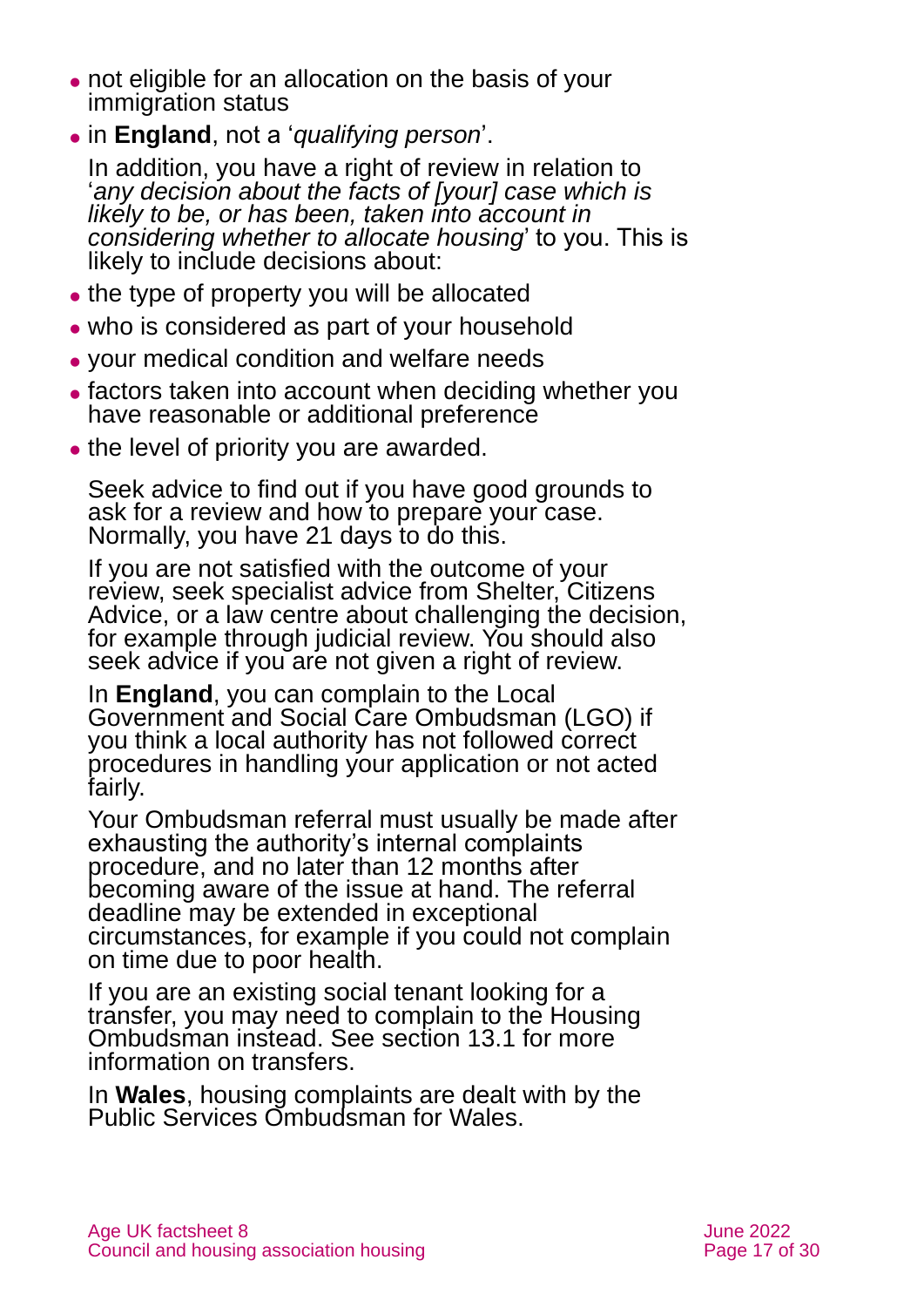If you feel you have been discriminated against, get advice from the [Equality Advisory Support Service.](http://www.equalityadvisoryservice.com/) A public body like a local authority is not allowed to discriminate on the basis of a '*protected characteristic*' such as age, disability, gender reassignment, or race, under the *Equality Act 2010*. See *[factsheet 79,](https://www.ageuk.org.uk/globalassets/age-uk/documents/factsheets/fs79_equality_discrimination_and_the_public_sector_equality_duty_fcs.pdf)  [Equality, discrimination and the Public Sector Duty,](https://www.ageuk.org.uk/globalassets/age-uk/documents/factsheets/fs79_equality_discrimination_and_the_public_sector_equality_duty_fcs.pdf)* for more information.

# <span id="page-17-1"></span><span id="page-17-0"></span>**13 Moving home**

### **13.1 Transfers**

If you are an existing council or housing association tenant, you can apply for a transfer. Most transfer applications are dealt with by the local authority, but some housing associations have their own transfer lists.

If you are a housing association tenant, ask your housing officer what the arrangements are. Getting on an internal list can mean you are able to move across local authority boundaries as well as within your local authority area.

If you are in a reasonable preference group and apply to the local authority for a transfer, you are treated the same as a new applicant for housing.

If you do not have reasonable preference, for example you need to move as you are under-occupying, your application does not count as an '*allocation*' and can be dealt with outside the usual rules.

This means your local authority may have separate policies that apply if you are an existing social tenant without reasonable preference.

Check whether your authority has a specific policy on the type of tenancies granted to transferring tenants. Always check what tenancy you will be granted at a property before you accept it.

In **England**, social landlords can grant a range of tenancies, some offering less security of tenure. In **Wales**, tenancy law is changing from 1 December 2022. Most tenants of '*community landlords*' (local authorities and housing associations) will have a '*secure occupation contract*'. Contact Age Cymru Advice if you want to know more about how these changes affect your transfer rights.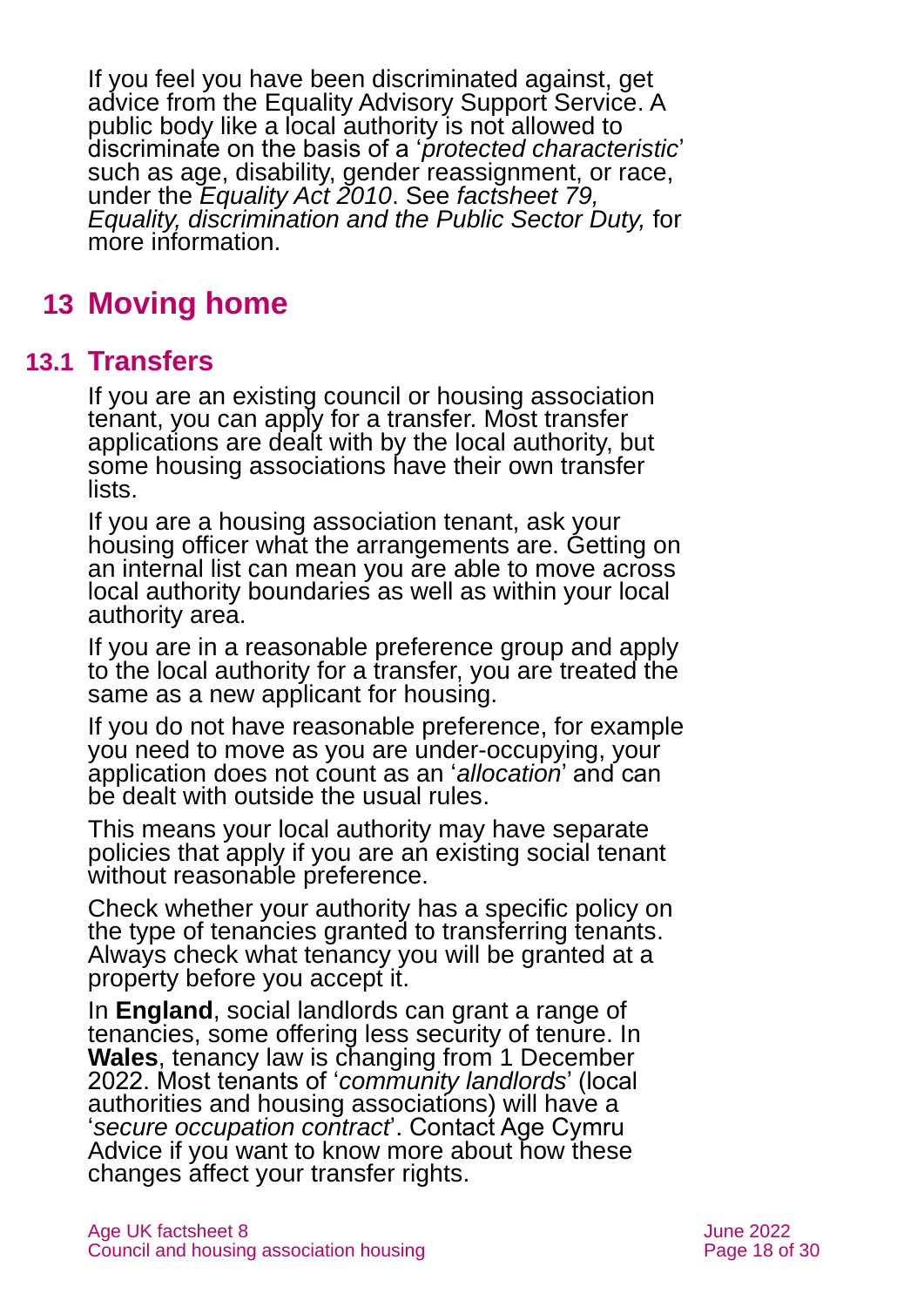If your type of property is in high demand, you may be given additional priority. Some social landlords offer financial incentives to people who want to transfer from larger to smaller homes.

Before seeking a transfer, think carefully about your rights and the long-term suitability of any alternative property. This is particularly important if, for example, you are giving up a '*lifetime*' tenancy for one with lower security, transferring to a higher-rent property, or moving to a different area.

If things do not work out and you then ask the local authority for help in rehousing you, they may say you became homeless intentionally.

### **13.2 Mutual exchange**

You may be able to move to another council or housing association property via '*mutual exchange*', also known as home swap. This could enable you to move across local authority boundaries as well as within your local authority area.

If you are interested in mutual exchange, you need to organise this through a mutual exchange website.

In **England**, the social housing regulator requires landlords to subscribe to a mutual exchange website on behalf of their tenants, or pay the subscription fees of individual tenants wishing to exchange.

It requires landlords to provide '*reasonable support*' to tenants who want to arrange an exchange but do not have access to the internet. Contact your landlord if you want to know more.

In **Wales**, the Welsh Government '*strongly encourages*' social housing providers to join one of the mutual exchange websites to increase the pool of properties available to their tenants.

### **Mutual exchange via 'assignment'**

Exchanges generally happen via '*assignment*', where you swap tenancies as well as properties.

This means you could end up with a different tenancy giving you different rights. For example, if you are a secure council tenant and swap with an assured housing association tenant, you get their assured tenancy.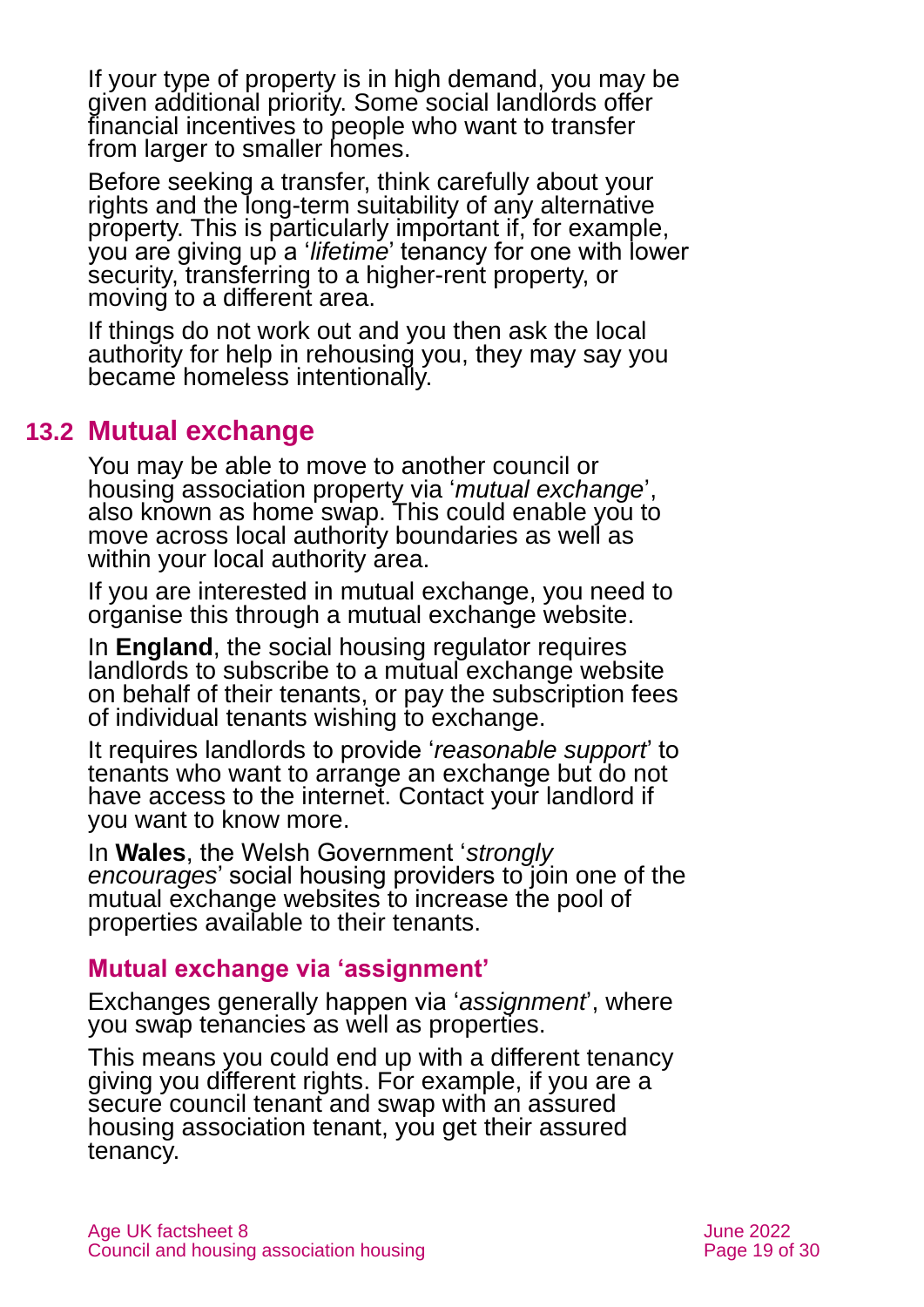Before you swap, make sure you understand what kind of tenancy you are getting and are happy with the new position. Your rights against eviction are likely to be different from before. For example, you may have less protection if you get into severe rent arrears.

You must usually obtain your landlord's written permission before assigning your tenancy and your exchange partner must do the same. If you fail to do this, you could be putting yourself at risk of eviction.

Secure tenants have the right to assign their tenancies to another secure tenant or to an assured housing association tenant, so long as they obtain written consent. The landlord can only refuse consent on certain grounds, including:

- ⚫ you or your exchange partner has a notice seeking possession or a court order against them, for example for rent arrears or anti-social behaviour
- ⚫ exchange would leave your current accommodation overcrowded or substantially under-occupied
- ⚫ your property is adapted for a disabled person and the person you are exchanging with does not have the same needs
- ⚫ your property is sheltered accommodation and the person you are exchanging with is not an older person.

If you are an assured housing association tenant, your tenancy agreement is likely to say what rights you have around assignment. It may prohibit assignment absolutely – if so, your main option is to try negotiating with your landlord. It may permit assignment with your landlord's consent, in which case consent cannot be unreasonably withheld.

If your agreement says nothing about assignment and is '*periodic*' (rolling), you must usually seek consent before assigning and consent can be withheld for any reason.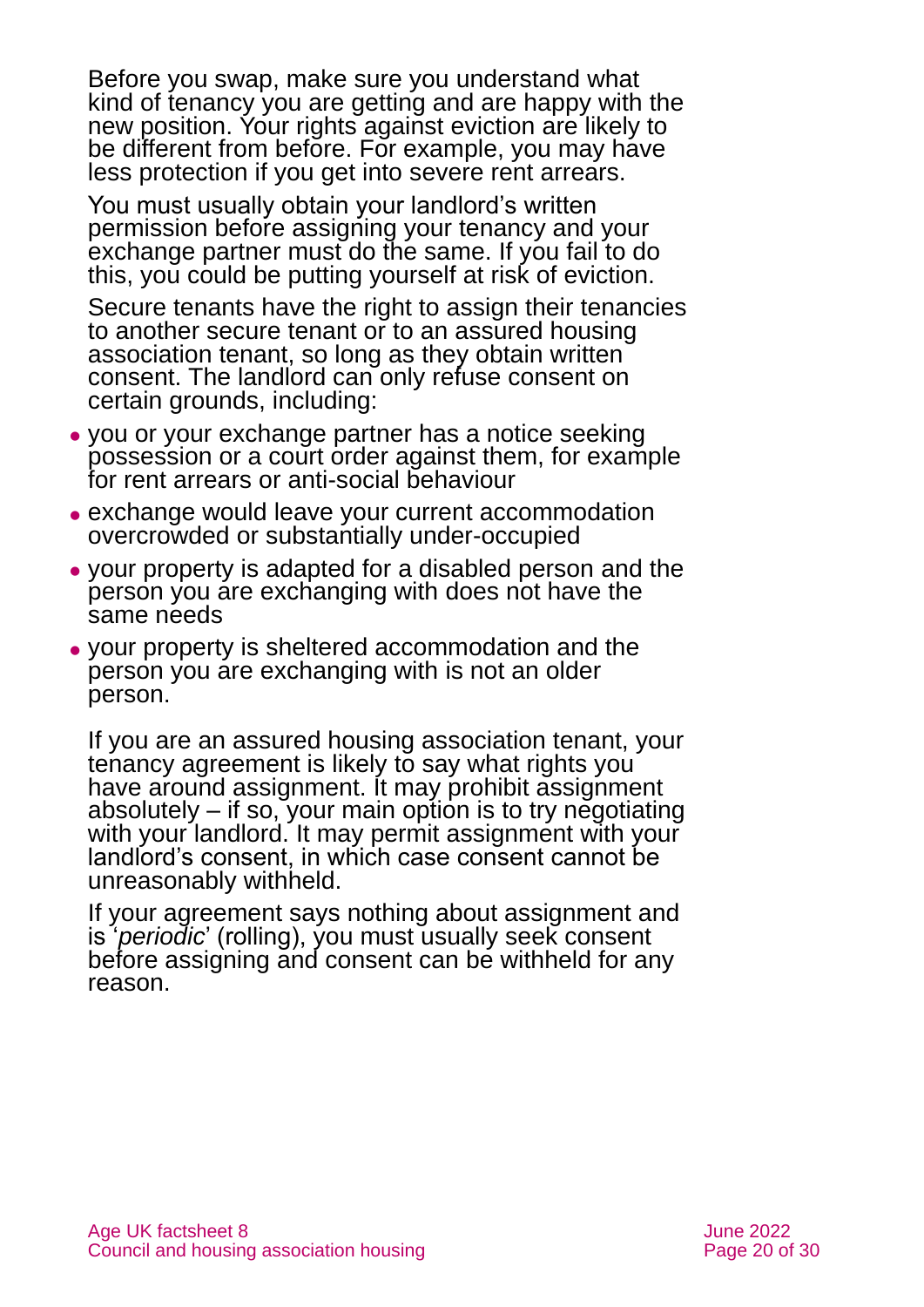### **Mutual exchange as a 'transfer' – England only**

In **England**, exchange can happen as a '*transfer*' in certain circumstances. This was introduced by the *[Localism Act 2011](https://www.legislation.gov.uk/ukpga/2011/20/contents)* and should not be confused with the transfers in [section 13.1.](#page-17-1) It enables '*lifetime*' social tenants to swap homes with fixed-term social tenants without losing their security. The lifetime tenancy must have been granted before 1 April 2012.

When exchange happens as a transfer, you '*surrender*' your old tenancy and are granted a new tenancy at the new property. The new tenancy is the same as your old one, if the landlord can grant that kind of tenancy, or one with a comparable level of security.

You may end up with a different tenancy. If you are a secure local authority tenant and swap with a housing association tenant, you surrender your secure tenancy and receive an assured tenancy.

### **Before you swap**

If you have found a property you like, speak to a specialist housing adviser about the best way to carry this out. There may be situations where exchange can happen as an assignment or as a transfer, so you need to understand the implications in terms of your tenancy security and rights.

In all cases, make sure you understand:

- ⚫ your new tenancy type
- the terms and conditions of your new agreement
- what rent you will be charged.

Make sure you look carefully at the new property and are happy with its condition. Your landlord is responsible for carrying out some repairs, but it is likely you will be responsible for decorating the property and maintaining the garden.

Make sure you are happy to make whatever improvements you feel are necessary. Check the Council Tax payable for the property, particularly if moving across local authority boundaries.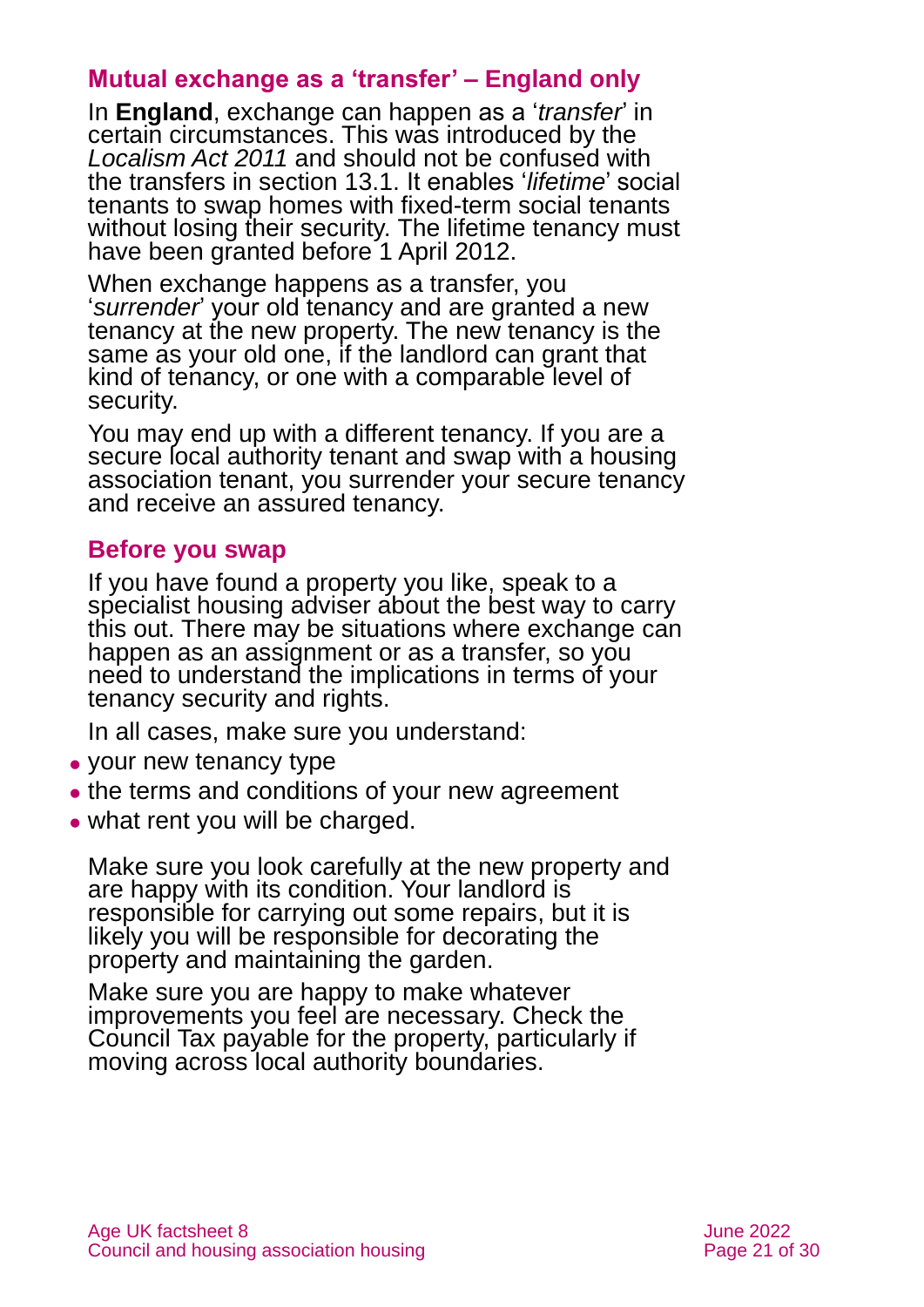# **14 Moving to another area**

<span id="page-21-0"></span>If you have a particular need to move to another area, you may be able to ask your local authority to nominate you for an allocation of accommodation by another local authority. Alternatively, if you want to move to a neighbouring area, ask your local authority whether it has an arrangement allowing cross-border bids.

Otherwise, you can apply directly to the local authority of your choice. You can apply to join any local authority waiting list, but authorities can consider local connection when determining relative priorities between applicants with reasonable preference. Connection includes employment, past residence, family associations, and other special circumstances.

In **England**, some local authorities have set residency requirements as part of their policies on who qualifies for social housing. Residency requirements exclude applicants who do not live in the area or have not lived there long enough.

The allocations guidance encourages authorities to have a residency requirement and suggests that two years might be a reasonable qualification period. However, authorities should '*retain the flexibility to take proper account of special circumstances*'.

This means making exceptions to a residency requirement for specific groups, for example vulnerable people and under-occupiers, and having a policy on dealing with exceptional cases.

Certain groups cannot be excluded by a residency requirement, for example existing social tenants moving areas for work, and some members or former members of the armed forces.

You may find a local authority relaxes its residency requirement if you are looking for sheltered accommodation in the area, for example if you need to move closer to family and friends.

Speak to an adviser if you are interested in moving to a particular area but the authority will not make exceptions to its residency requirement. This is particularly important if you should be given reasonable preference for social housing.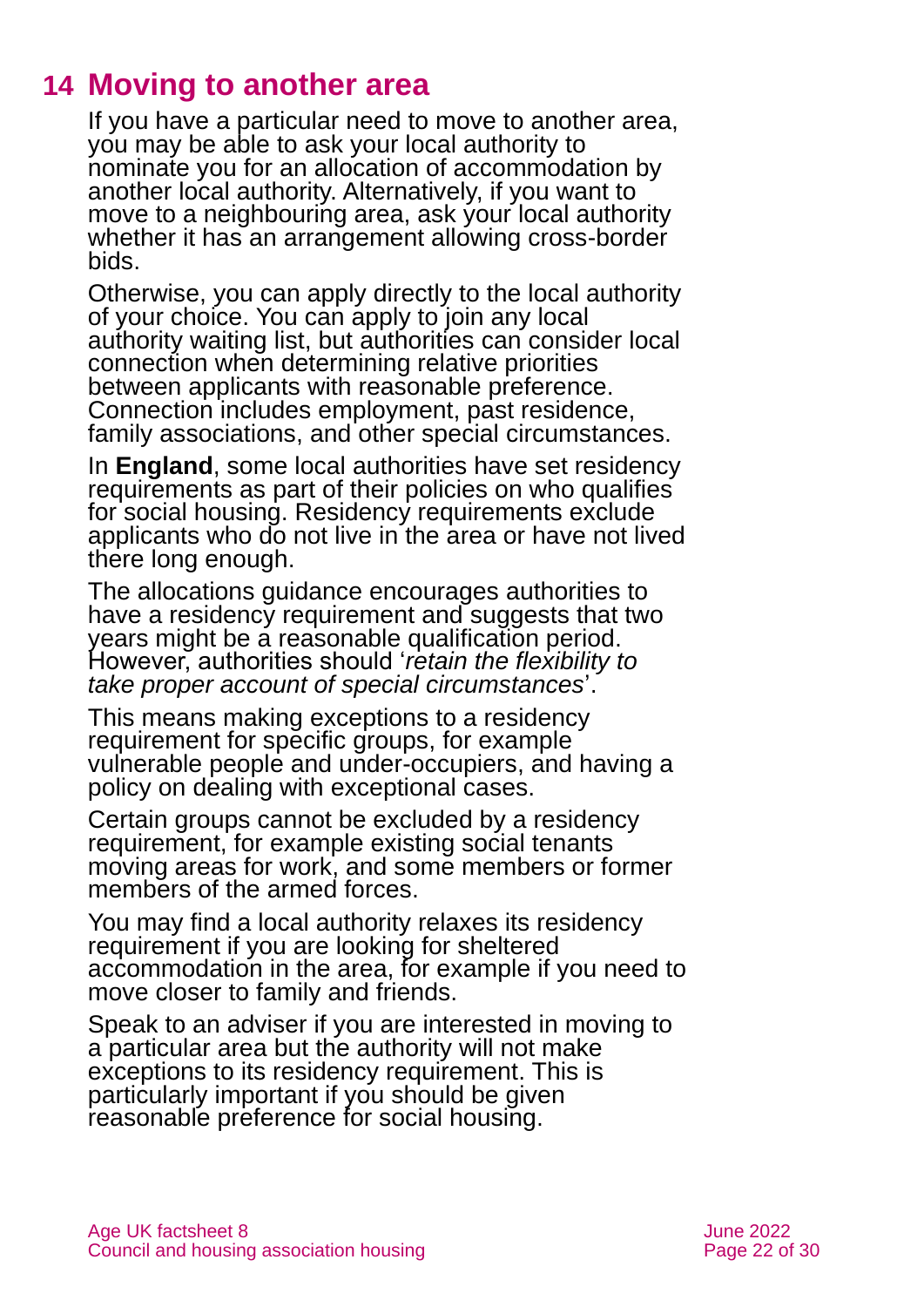Allocation schemes have been declared unlawful because they contained criteria disqualifying residents who were entitled to reasonable preference, including one scheme with a residency requirement.

### <span id="page-22-0"></span>**15 Succession**

If your partner or another family member dies, you may be able to take over their social tenancy via a process called '*succession*'. You may have a legal right to succeed ('*statutory succession*'), or the landlord may grant you a new tenancy on a discretionary basis.

The statutory succession rules for **secure tenancies** are set out in the *[Housing Act 1985](https://www.legislation.gov.uk/ukpga/1985/68/contents)*. They differ depending on whether the tenancy was granted before or after 1 April 2012.

For tenancies granted before that date, a spouse, civil partner, or a member of the tenant's family can succeed. Member of the family is defined in law and includes live-in partners. To succeed, you must have been occupying the property as your only or principal home at the time of the tenant's death. If succeeding as a family member (including a live-in partner), this must also have been the case for the 12 preceding months.

For tenancies granted on or after that date, only a spouse, civil partner or live-in partner has a guaranteed right of succession, and only if they were occupying the property as their only or principal home at the time of the tenant's death. However, the tenancy agreement may give rights to other family members. This is also the position for **assured tenants**, regardless of when the tenancy was granted, although their rights are set out in the *[Housing Act 1988](https://www.legislation.gov.uk/ukpga/1988/50/contents)*.

Statutory succession can usually only happen once. This includes if a joint tenancy has become sole following the death of one tenant. If your partner or family member's tenancy has been passed on before, check whether a second succession is possible under their tenancy agreement.

If not, check whether the landlord has a policy of allowing discretionary succession in certain circumstances. They may, for example, allow adult children of deceased joint tenants to succeed. Technically, this is via the grant of a new tenancy.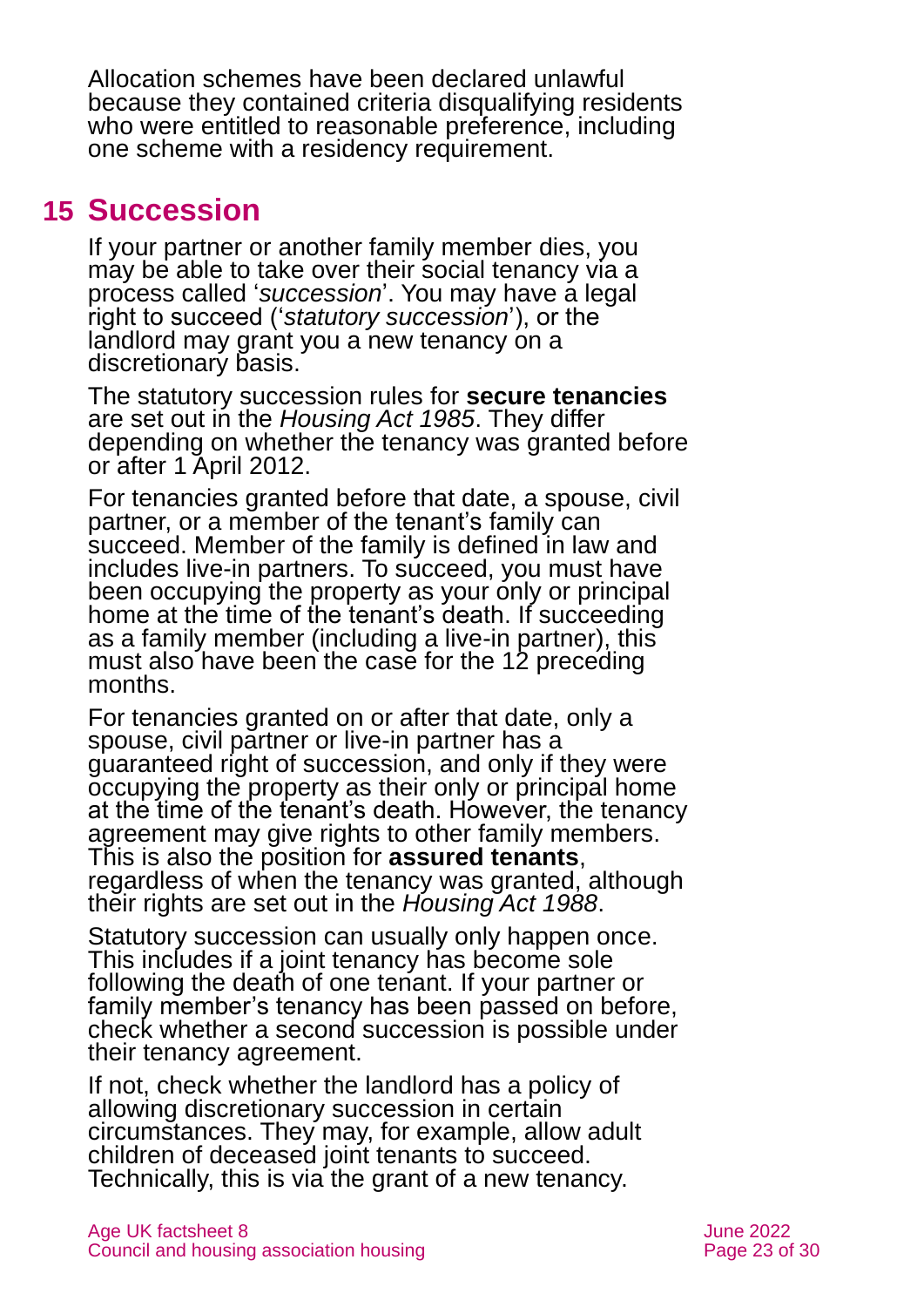#### **Succession in Wales**

In Wales, the implementation of the *[Renting Homes](https://www.legislation.gov.uk/anaw/2016/1/contents)  [\(Wales\) Act 2016](https://www.legislation.gov.uk/anaw/2016/1/contents)* on 1 December 2022 will lead to changes in succession rights.

The Act converts most tenancy agreements into '*occupation contracts*' and enables both a '*priority*' and a '*reserve*' successor to take over a contract. This allows two successions to the contract to take place – for example, a spouse followed by another family member. A new succession right for carers will also be created.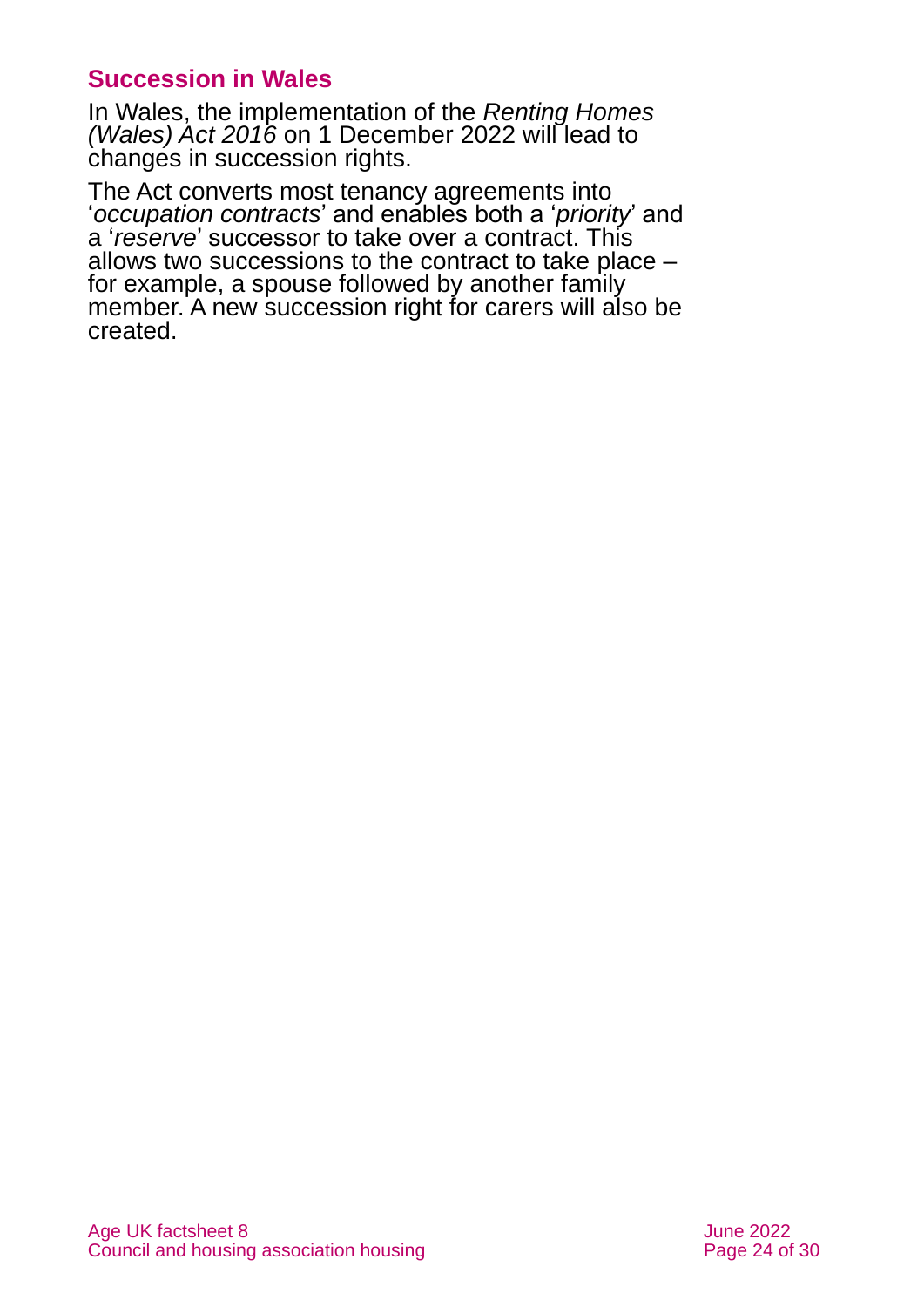# **Useful organisations**

#### <span id="page-24-0"></span>**Citizens Advice**

England or Wales go to [www.citizensadvice.org.uk](http://www.citizensadvice.org.uk/) In England telephone 0800 144 8848 In Wales telephone 0800 702 2020

National network of advice centres offering free, confidential, independent advice, face to face or by telephone.

### **Equality Advisory Support Service**

[www.equalityadvisoryservice.com](http://www.equalityadvisoryservice.com/) Telephone 0808 800 0082

Helpline provides information and advice about the *Equality Act 2010.*

### **Equality and Human Rights Commission**

[www.equalityhumanrights.com](http://www.equalityhumanrights.com/)

Provides advice and assistance on people's rights and responsibilities under the *Equality Act 2010*.

#### **Gov.uk**

[www.gov.uk](http://www.gov.uk/)

Government website providing information on a variety of subjects and services. The social housing allocations guidance for local authorities in England can be found here.

### **Housing advice services**

There may be a specific housing advice or housing aid centre in your area, providing advice on a range of housing issues. Your local authority or Citizens Advice should be able to tell you about these services.

Contact your local authority as soon as possible if you are worried you may become homeless.

### **Housing Ombudsman Services**

[www.housing-ombudsman.org.uk](http://www.housing-ombudsman.org.uk/) Telephone 0300 111 3000

Investigates complaints made by tenants of landlords registered with the social housing regulator in England. The complaint must relate to the landlord's 'landlord functions'.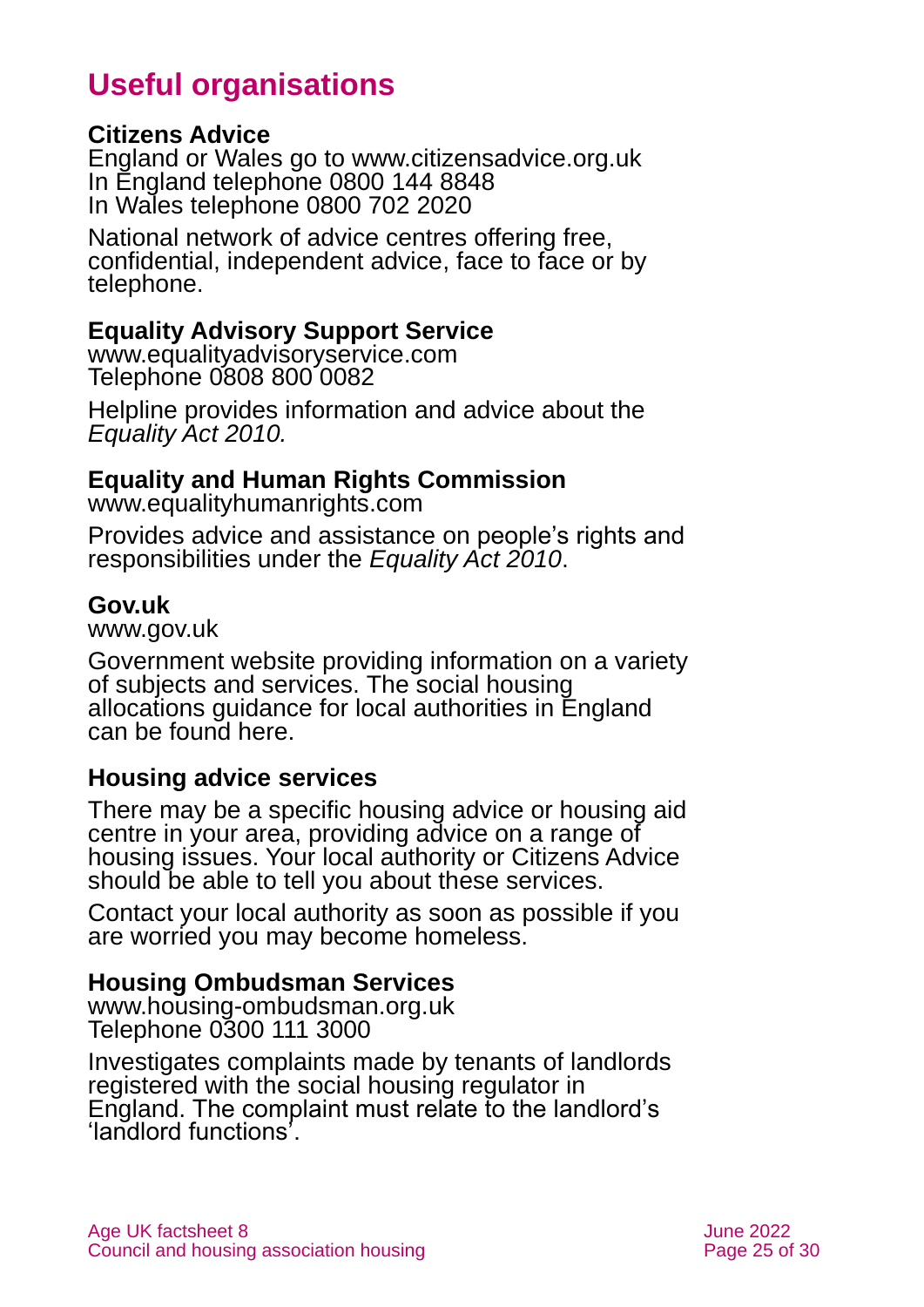### **Law Centres Network**

[www.lawcentres.org.uk](http://www.lawcentres.org.uk/) Telephone 020 3637 1330

Supports a national network of community law centres. They can tell you if there is a community law centre in your area and signpost you to other legal advice providers if not.

### **Local Government and Social Care Ombudsman**

[www.lgo.org.uk](http://www.lgo.org.uk/) Telephone 0300 061 0614

Investigates complaints about local authorities 'public' housing activities, such as housing allocations, decisions on homelessness applications, general housing options advice and anti-social behaviour investigations.

Complaints about transfer applications by existing tenants that fall outside of statutory allocations rules are dealt with by the Housing Ombudsman.

### **Public Services Ombudsman for Wales**

[www.ombudsman.wales](https://www.ombudsman.wales/) Telephone 0300 790 0203

Deals with complaints about local authorities and housing associations in Wales.

### **Regulator of Social Housing**

[www.gov.uk/guidance/about-the-regulator-of-social](http://www.gov.uk/guidance/about-the-regulator-of-social-housing)[housing](http://www.gov.uk/guidance/about-the-regulator-of-social-housing) Telephone 0300 124 5225

Regulates registered providers of social housing in England, including local authority landlords and housing associations. It sets standards that providers are expected to meet, but only intervenes in serious cases where harm has been caused or is likely (in Wales, see Welsh Government entry).

#### **Shelter**

[www.shelter.org.uk](http://www.shelter.org.uk/) Telephone 0808 800 4444 (free call)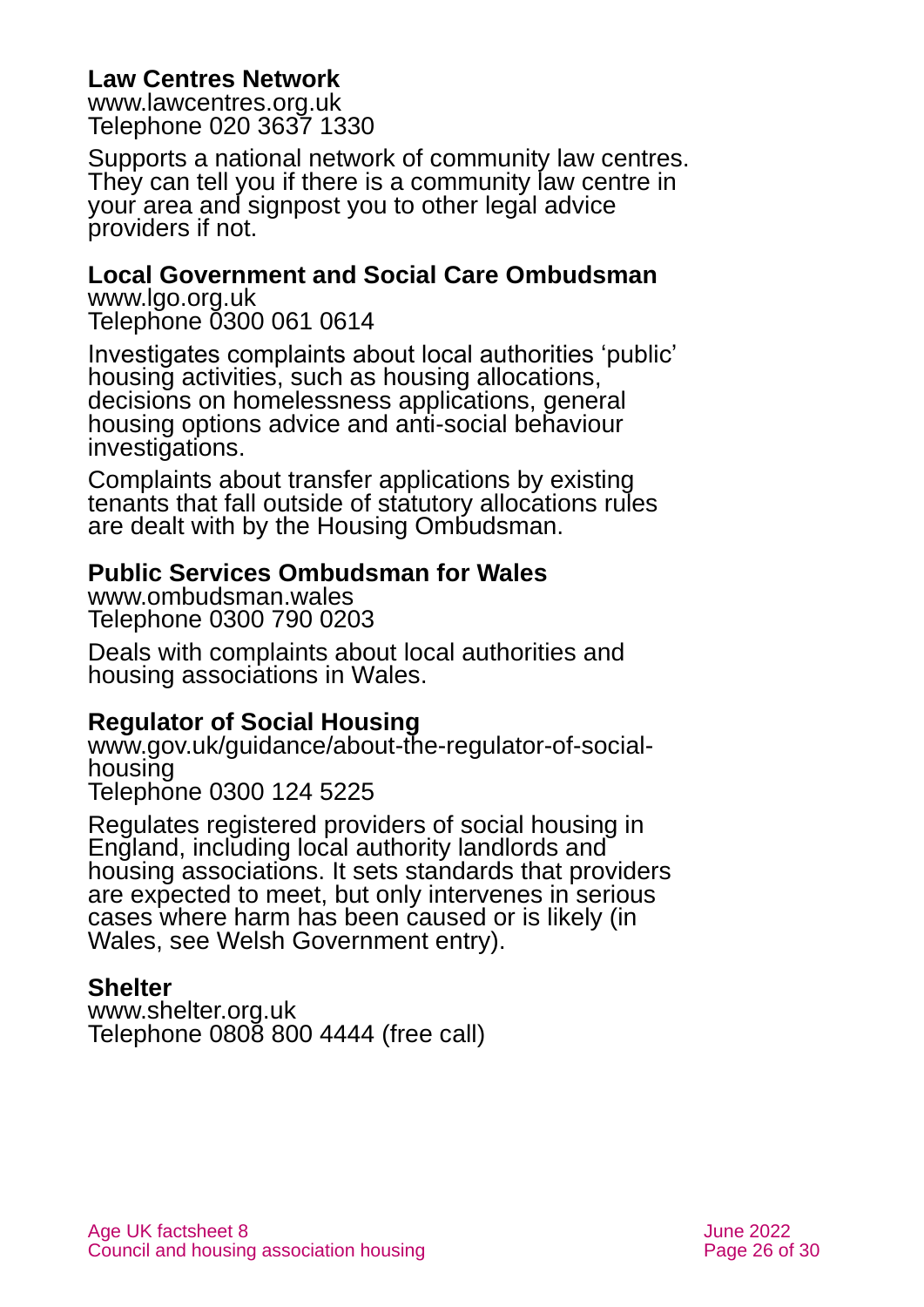### **Shelter Cymru**

[www.sheltercymru.org.uk](http://www.sheltercymru.org.uk/) Telephone 08000 495 495

National charity providing telephone advice to people with housing problems on tenancy rights, homelessness, repairs and housing benefit.

### **Tai Pawb**

[www.taipawb.org](http://www.taipawb.org/) Telephone 02921 057 957

Welsh organisation promoting equality and social justice in housing.

### **Welsh Government**

[www.gov.wales](http://www.gov.wales/) Telephone 0300 0604400

Devolved government for Wales with responsibility for the regulation of social housing in Wales.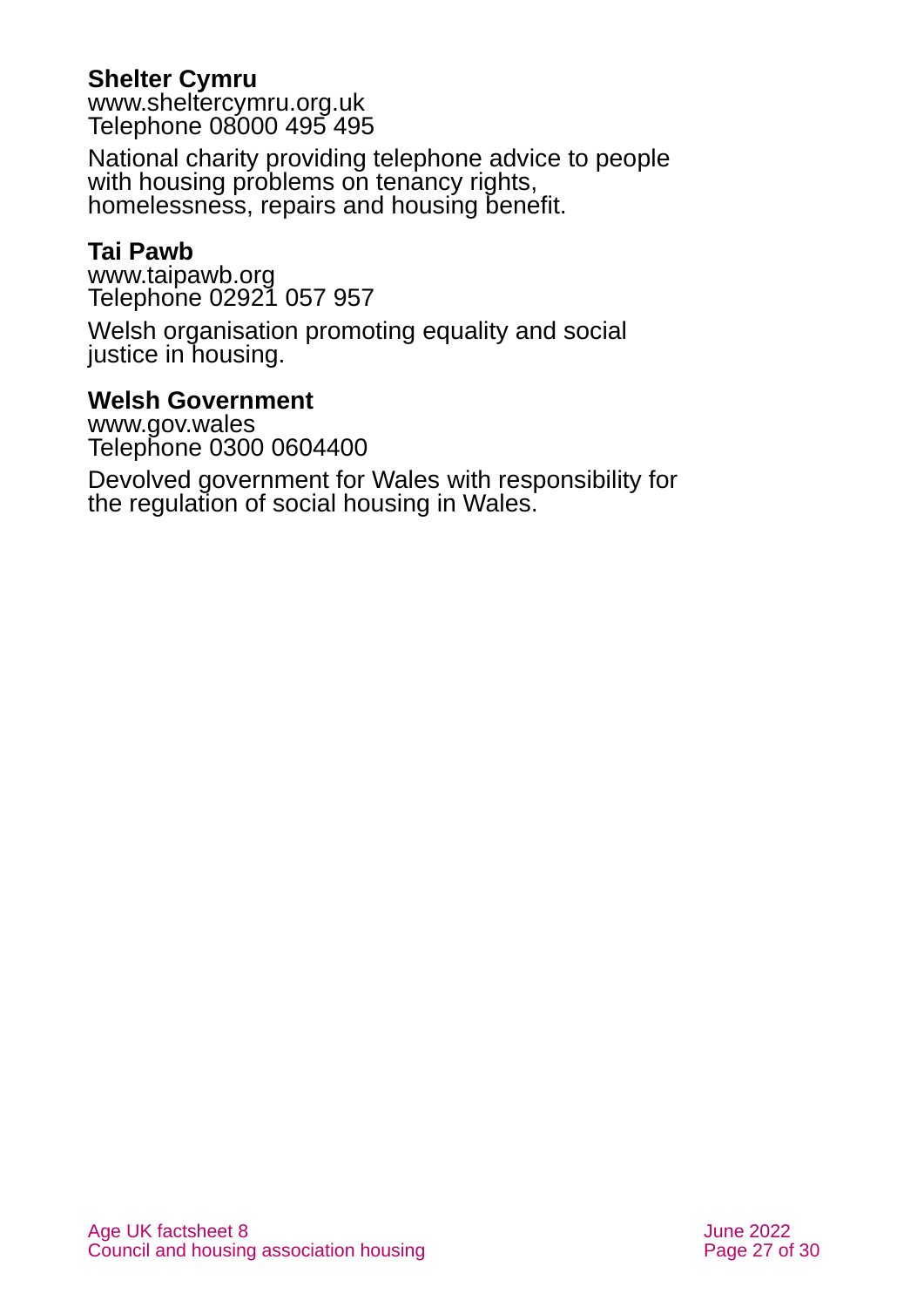June 2022<br>Page 28 of 30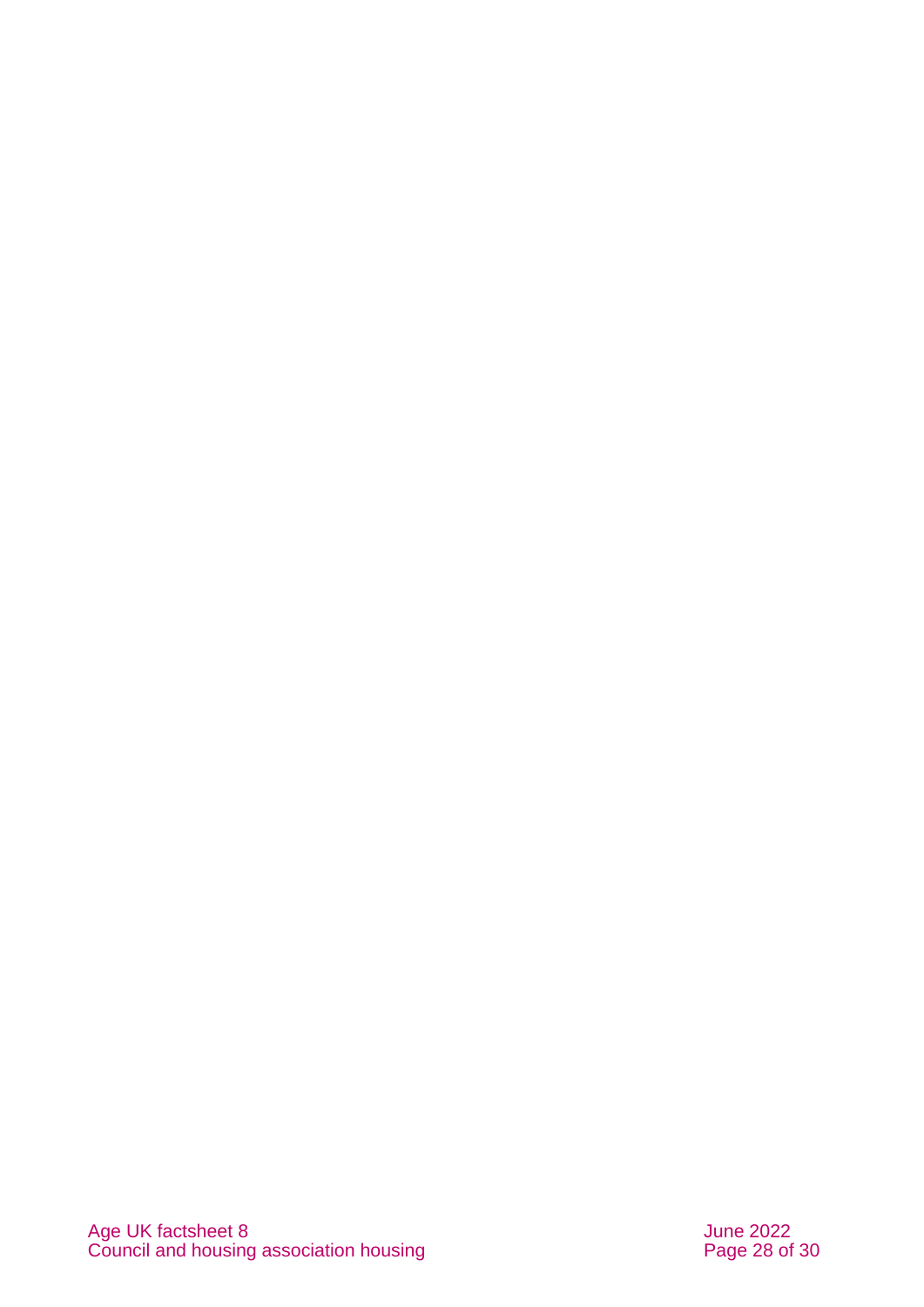# **Age UK**

Age UK provides advice and information for people in later life through our Age UK Advice line, publications and online. Call Age UK Advice to find out whether there is a local Age UK near you, and to order free copies of our information guides and factsheets.

### <span id="page-28-1"></span>**Age UK Advice**

[www.ageuk.org.uk](http://www.ageuk.org.uk/) 0800 169 65 65 Lines are open seven days a week from 8.00am to 7.00pm

### **In Wales contact**

#### **Age Cymru Advice**

[www.agecymru.org.uk](http://www.agecymru.org.uk/) 0300 303 4498

### **In Northern Ireland contact**

#### **Age NI** [www.ageni.org](http://www.ageni.org/)

0808 808 7575

### <span id="page-28-0"></span>**In Scotland contact**

# <span id="page-28-2"></span>**Age Scotland**

[www.agescotland.org.uk](http://www.agescotland.org.uk/) 0800 124 4222

### **Support our work**

We rely on donations from our supporters to provide our guides and factsheets for free. If you would like to help us continue to provide vital services, support, information and advice, please make a donation today by visiting [www.ageuk.org.uk/donate](http://www.ageuk.org.uk/donate) or by calling 0800 169 87 87.